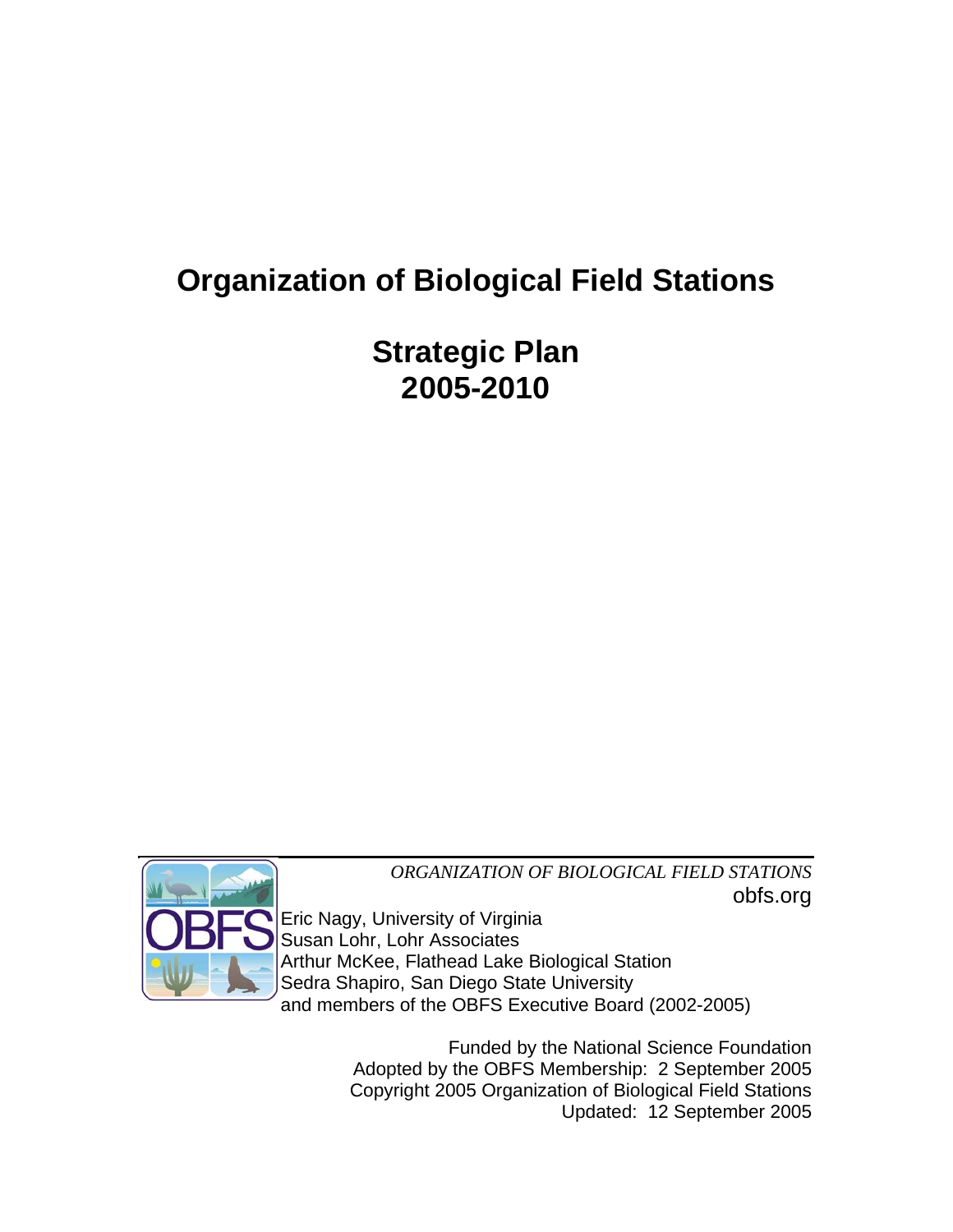## **Executive Summary**

The Organization of Biological Field Stations (OBFS) is a 501(c)3 nonprofit organization. The mission of OBFS is to serve the member stations in ways that increase their effectiveness in research, education and outreach. The organization will pursue its mission in a manner that maximizes diversity, inclusiveness, sustainability and transparency.

In 2005 OBFS adopted a Strategic Plan to focus its activities for the next ten years. The plan lists seven goals with associated tasks. Implementation of the goals will be the responsibility of seven Task Forces. The goals and summarized tasks are as follows:

## **Goal One:** *"Conduct the business of OBFS to ensure responsible and transparent management."*

Tasks:

- 1. Follow the norms of nonprofit operation.
- 2. Make the organization transparent, inclusive and open to members' input.
- 3. Conduct the business of OBFS as publicly as possible.
- 4. Develop and recommend implementation of a business plan for OBFS.
- 5. Develop and recommend implementation of a fundraising plan for OBFS.
- 6. Develop a process to review the Strategic Plan every five years.
- 7. Encourage diversity of leadership.
- 8. Recommend the adoption of a revised budget procedure.
- 9. Continue to develop and maintain a versatile and informative OBFS web site.
- 10. Recommend an internal mechanism to approve official OBFS responses.
- 11. Increase OBFS membership.

12. Consider recommending the use of easy standardized report forms. Responsibility: *Business Task Force*

## **Goal Two:** *"Provide opportunities for informal networking, mentoring and problem-solving within OBFS."*

Tasks:

- 1. Acknowledge and respect the importance of the OBFS Annual Meeting to members and ensure its continued significance.
- 2. Reduce the amount of time spent on OBFS business at the annual meeting.
- 3. Maintain and formalize the importance of personal interactions at the annual meeting.
- 4. Increase the information content of the annual meeting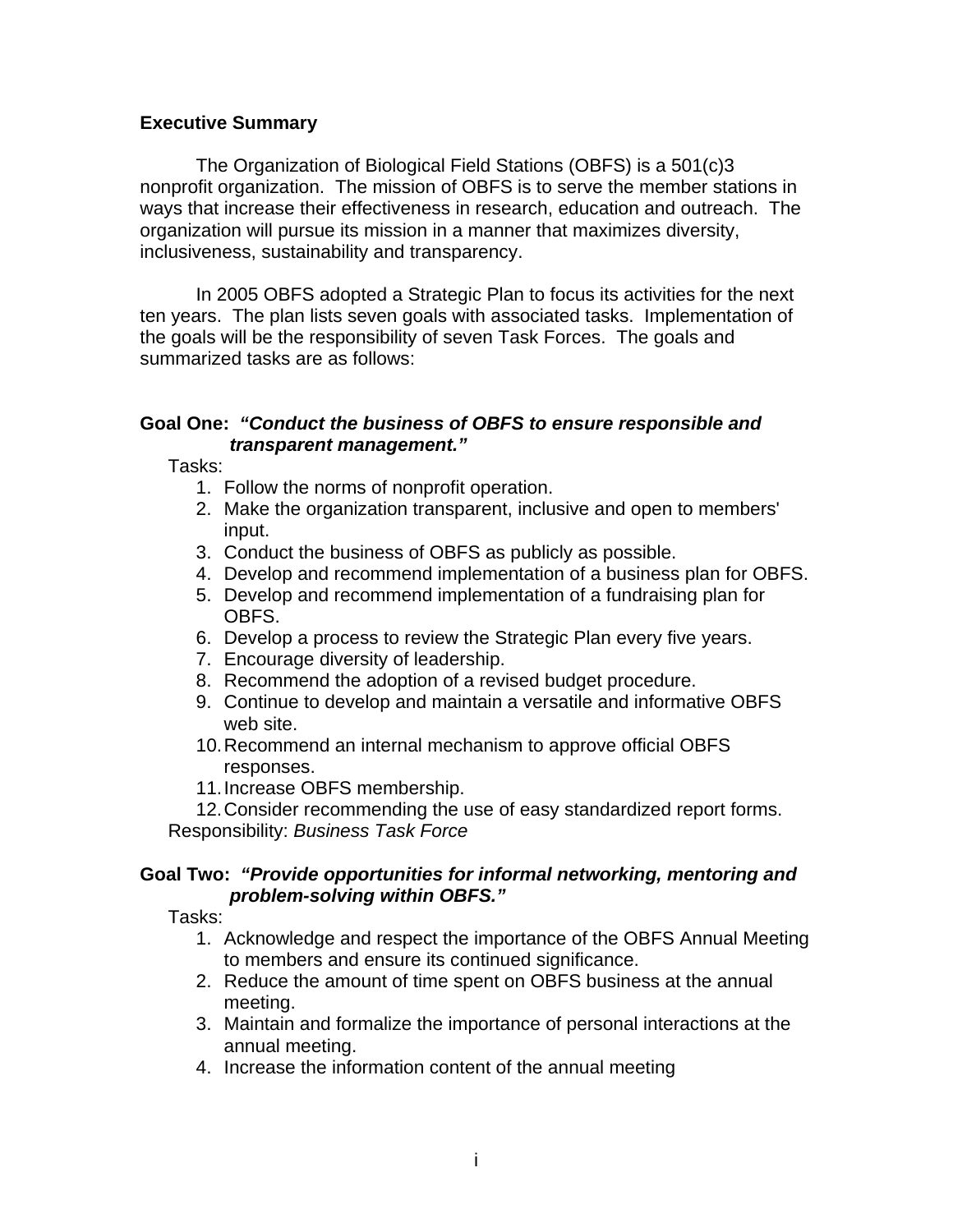- 5. Provide recommendations regarding the annual meeting to the Program Committee.
- 6. Create an informal interactive web forum.

Responsibility: *Internal Relations Task Force*

## **Goal Three:** *"Provide services and resources that will improve field stations and marine laboratories."*

Tasks:

- 1. Keep the OBFS Operations Manual current and relevant.
- 2. Seek to understand how OBFS can better support the needs of member stations.
- 3. Use the OBFS web site to provide various types of pertinent information.
- 4. Use the OBFS web site for promoting field courses; include a link to a video clip to promote value of field experiences.
- 5. Develop support material for member stations to use with sponsoring institutions.
- 6. Encourage the use of standard sampling methods by member stations.
- 7. Expand advanced technology and database training opportunities for members.
- 8. Provide training for OBFS members in non-technical administrative issues.

9. Seek funding to host regional workshops for field station planning. Responsibility: *Member Support Task Force*

# **Goal Four:** *"Strive to increase diversity within the OBFS membership and at member stations."*

Tasks:

- 1. Promote recruitment of underrepresented minorities at member stations.
- 2. Expand the cultural representation of OBFS members.
- 3. Develop partnerships and collaborations with minority scientific organizations and minority-serving colleges and universities.
- 4. Explore ways to assist minority-serving colleges and universities establish field stations.

Responsibility: *Diversity Task Force*

#### **Goal Five:** *"Promote cooperation and collaboration among OBFS members, and with broader education and research initiatives."*

Tasks:

- 1. Promote the establishment of research networks among OBFS members.
- 2. Promote opportunities for cooperative efforts in field science education and training.
- 3. Assist with the development of consortia among OBFS members.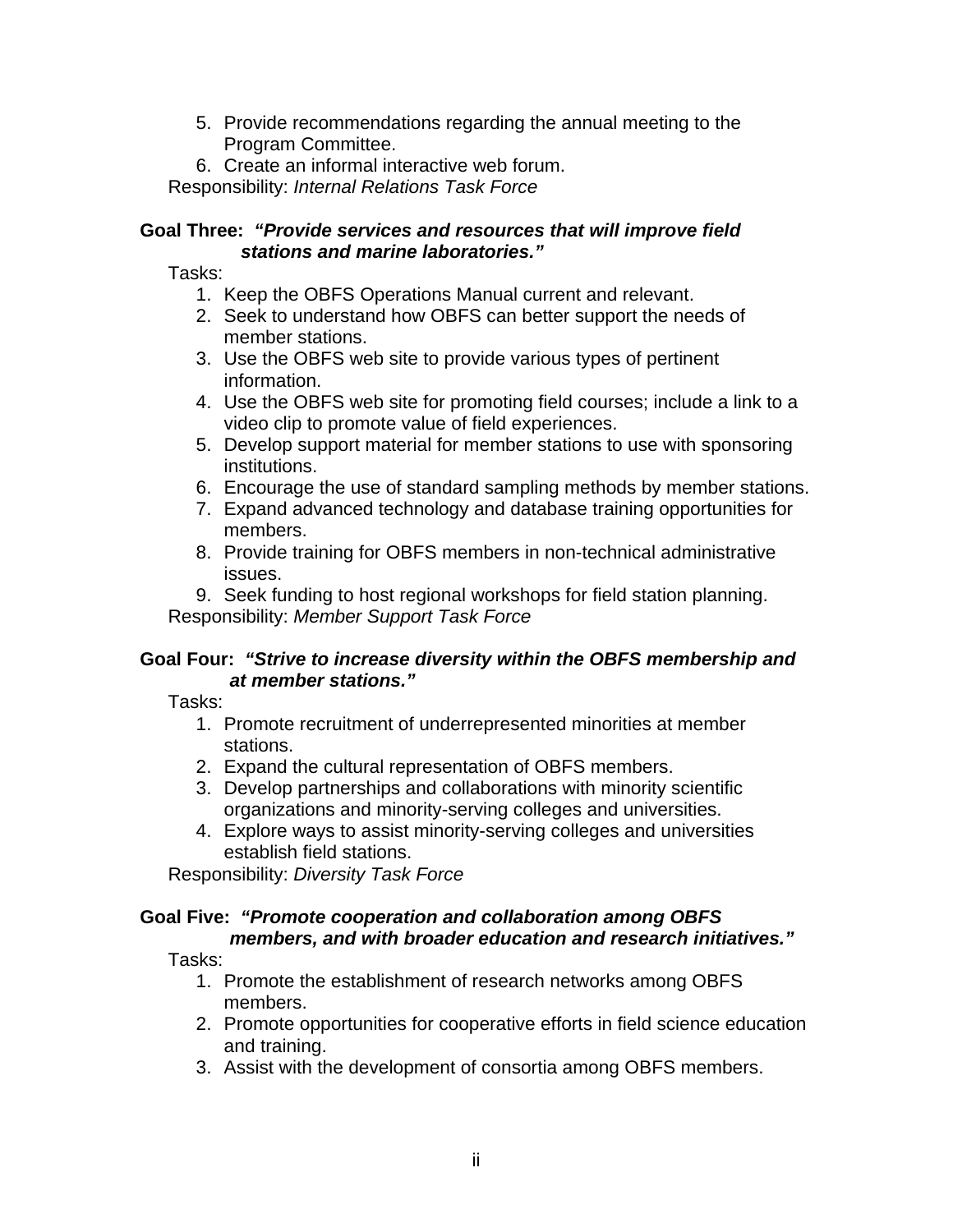4. Encourage the sharing of databases, personnel lists, etc. via the OBFS web site.

5. Encourage NSF to fund programs that support collaboration. Responsibility: *Networking Task Force*

## **Goal Six:** *"Strive to increase financial resources for field facilities and for field-based science, education and outreach".*

Tasks:

- 1. Work with NSF to expand the Field Station and Marine Laboratory competition.
- 2. Work with public funding agencies to develop new or enhance existing funding sources.
- 3. Explore opportunities for funding from private foundations and organizations.
- 4. Collaborate with organizations that have overlapping interests.

Responsibility: *Development Task Force*

#### **Goal Seven:** *"Strive to create a broad-based constituency with a vested interest in the success of OBFS and member stations."*

Tasks:

- 1. Identify and develop strategies tailored for different constituencies.
- 2. Create an archive of success stories to promote the value of field stations.
- 3. Carefully coordinate publicity materials to communicate a professional OBFS image.
- 4. Explore media outreach opportunities.
- 5. Promote interactions between OBFS members and policy makers.
- 6. Assist members to organize short science courses for elected officials and judiciary.

Responsibility: *Outreach Task Force*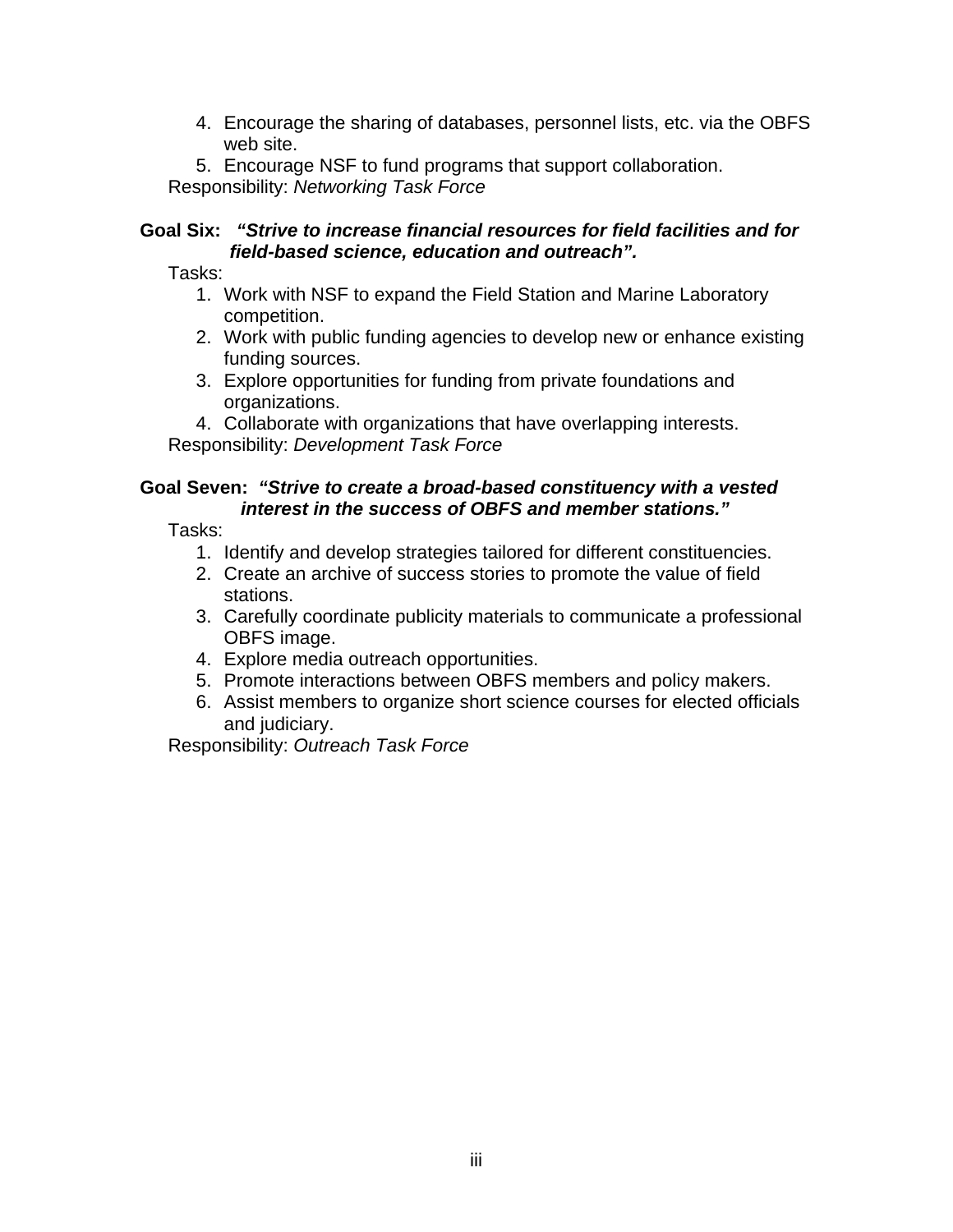## **Table of Contents**

| <b>Executive Summary</b>                                                                                                  |                      |
|---------------------------------------------------------------------------------------------------------------------------|----------------------|
| <b>Table of Contents</b>                                                                                                  | iv                   |
| A. Introduction                                                                                                           | 1                    |
| <b>B. Planning Process</b>                                                                                                | 3                    |
| C. Mission, Vision and Core Values                                                                                        | 5                    |
| D. Goals, Tasks and Responsibility                                                                                        | 6                    |
| E. Conclusion                                                                                                             | 13                   |
| F. Literature Cited                                                                                                       | 14                   |
| G. Appendices<br>Appendix 1. Planning Participants<br>Appendix 2. OBFS Organization Chart<br>Appendix 3. Acknowledgements | 15<br>15<br>18<br>19 |

This report was prepared by the planning project participants listed in Appendix 1. The material in this report and the entire planning effort was supported by the National Science Foundation under Grant No. DBI-0328361 to University of Virginia. Any opinions, findings, conclusions or recommendations expressed in the report are those of the project participants, and do not necessarily reflect the official views, opinion or policy of the National Science Foundation.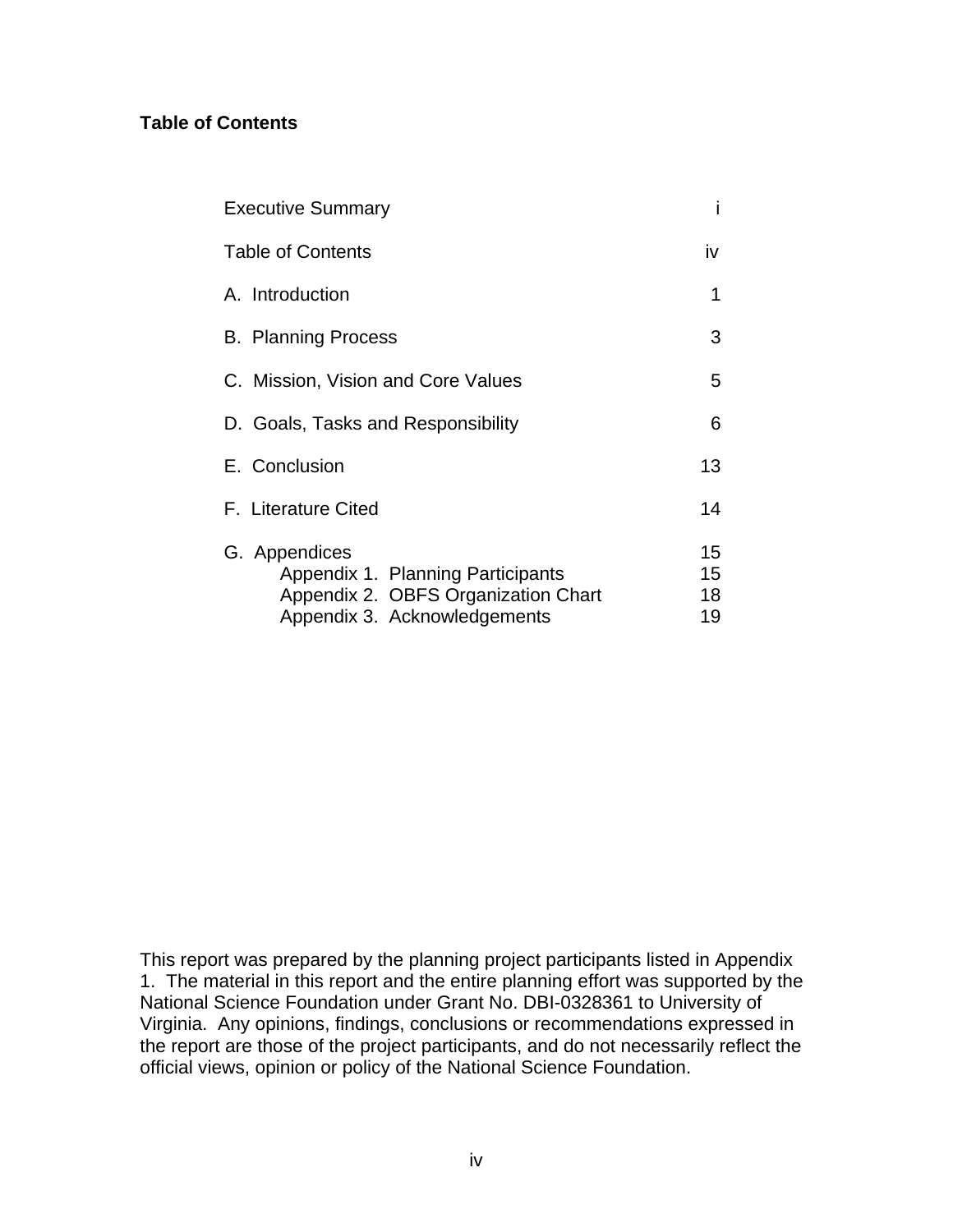## **A. Introduction**

The Organization of Biological Field Stations (OBFS) was founded in 1967 to provide a forum where the directors of field stations could share common interests and concerns. The concept was clearly a viable one, and over the years membership has grown to more than 180 field stations and marine labs (FSMLs). A directory of FSMLs can be found on the OBFS web page <obfs.org>. OBFS is also open to anyone who supports the functions and values of FSMLs, and about 40 people currently hold individual memberships. OBFS defines a field station as a facility engaged in field research and/or instructional programs of biological or related phenomenon. At present, OBFS remains a volunteer-run organization.

OBFS member stations have a proud history of supporting excellent terrestrial, aquatic and marine research and education programs. Several FSMLs are approaching or have passed their  $100<sup>th</sup>$  anniversary of establishment, and many currently address national issues such as global warming and declines in species diversity. FSMLs have repeatedly demonstrated their importance in providing knowledge that informs national debates about environmental issues and natural resource management. In addition, the rich legacies of data at many FSMLs are increasingly looked upon as a national resource. OBFS recognizes the importance of FSMLs to the Nation's infrastructure for research and education.

FSMLs also play critical roles in enhancing stewardship of our natural resources, by managing protected areas at or near the stations and by providing natural outdoor laboratories for research and education. The properties managed by FSMLs often serve as demonstration areas or as examples of natural conditions for their representative ecosystems, and frequently serve as refugia that help protect native biodiversity. FSMLs further enhance stewardship by being direct sources of information to promote development of a more scientifically literate society.

The purpose of this strategic plan is to help guide the development of OBFS so that it can improve services to member FSMLs in ways that facilitate their research and education programs resulting in benefits to society. OBFS has been involved in several previous planning efforts, but these have had relatively narrow objectives such as improving data management and analysis at field stations, or developing networks for research or education. They have not addressed the specific roles, responsibilities or functions of the Organization itself as does this Strategic Plan. Some examples of prior planning efforts are described below.

In 1995, Lohr et al. published the results of a network-planning workshop jointly conducted by OBFS and the National Association of Marine Labs, *A New Horizon for Biological Field Stations and Marine Laboratories*. The report summarized the critical demand for field facilities, the role field facilities play in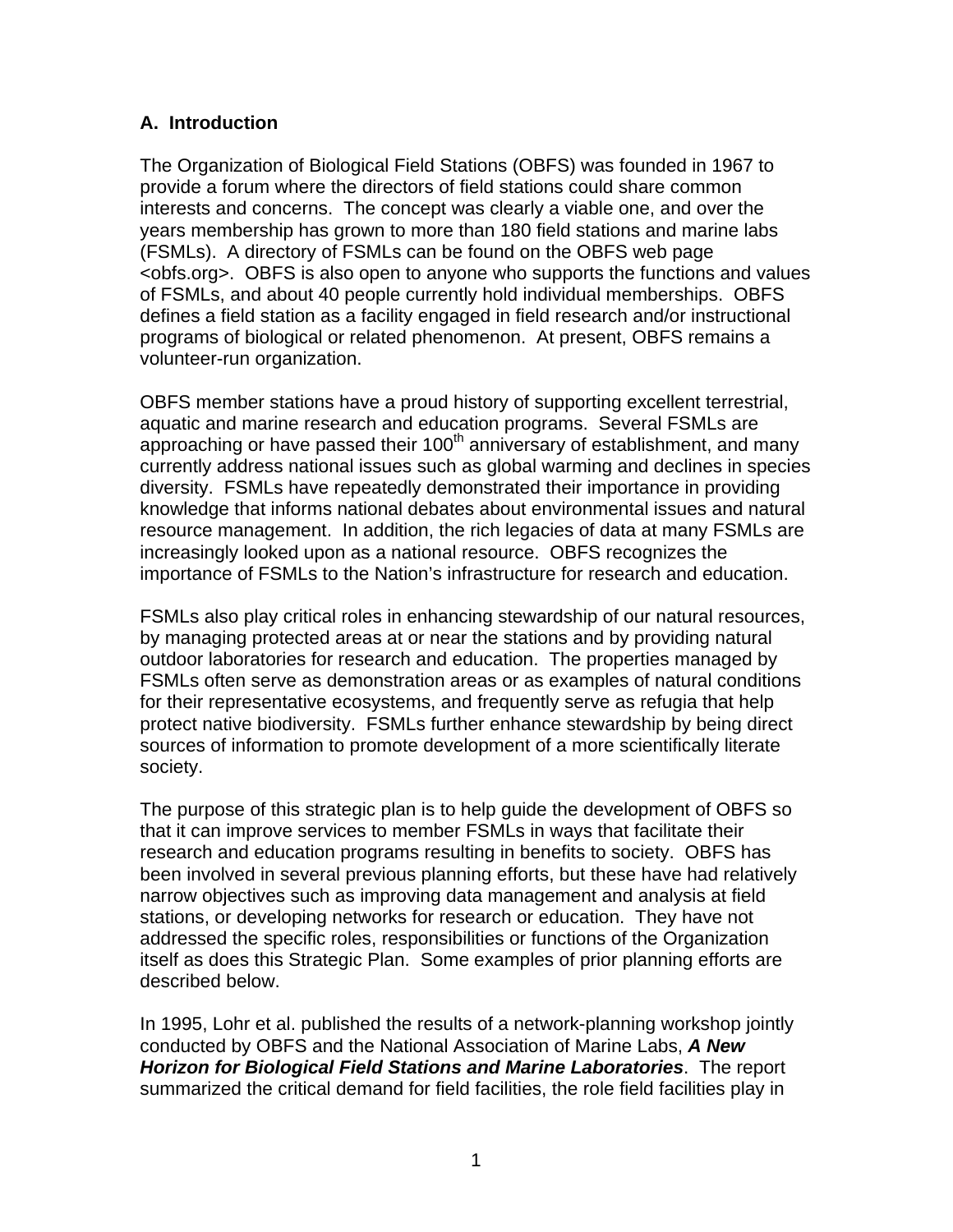the national scientific research and educational agenda, and suggestions for meeting future field facility needs. In the intervening years, important progress has been made. NSF's special competition for facilities and equipment for FSMLs, has responded to opportunities highlighted in the *"New Horizons"* report and the impact on planning efforts by individual stations has been particularly noticeable.

Facilitating networks among member institutions of the Organization of Biological Field Stations and with Long-Term Ecological Research (LTER) sites has become a high priority for OBFS. An OBFS workshop was held in May 1998 at the National Center for Ecosystem Analysis and Synthesis in Santa Barbara, CA to focus on the steps needed to organize a functioning network of biological field stations. The resulting report, *Field Station 2000 Initiative* (Stanford and McKee 1999), helped create a staff liaison position with the LTER Network Office that promotes networking among OBFS member stations via activities such as: offering workshops on GIS and data management that include QA/QC and archiving procedures; advising on personnel, hardware and software needs; and promoting standardized field protocols.

OBFS has also been active in developing a national-level role for FSMLs in education. Drs. Klug (Kellogg Biological Station), Hodder (Oregon Institute of Marine Biology) and Swain (Archbold Biological Station) convened a national workshop, *Education and Recruitment into the Biological Sciences: Potential Role of Field Station and Marine Laboratories* in Washington, D.C. on February 11-12, 2002. The resulting report is available on the OBFS web page <obfs.org/ed>, and emphasizes the multiplicity of educational roles that FSMLs can play. It also stresses the value of FSMLs as sites for hands-on, experiential education by virtue of student emersion in the subject matter -- the natural world.

Members of OBFS have also led the two FIRST (Faculty Institutes for Reforming Science Teaching) NSF awards which are educational grants that mix teams of scientists with undergraduate faculty at FSMLs where they learn how to better integrate teaching into their overall professional culture. Participants learn new methods of instruction to improve their teaching skills and develop regional support systems among their peers that they can call upon for assistance. These programs clearly demonstrate the power of consortia among FSMLs for research and education.

A basic objective of OBFS is to advance understanding of the natural world through field-based science and education. Through our annual meetings, OBFS fosters networking and provides support to member stations to promote research and education that advance that understanding. In recent years, however, it became apparent that OBFS could do more for its member stations, and in addition to the workshops mentioned above, OBFS has helped to organize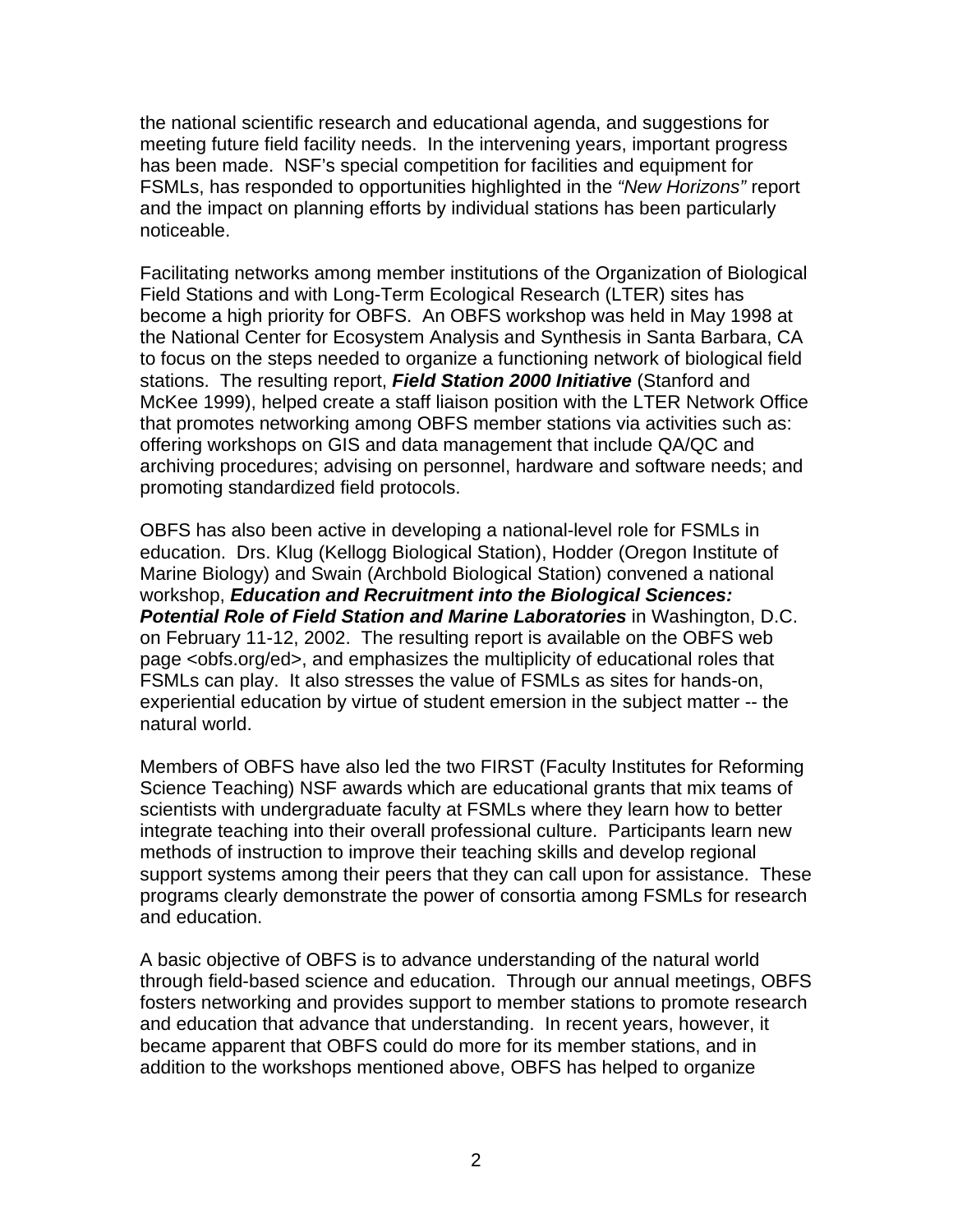congressional visits and policy workshops in collaboration with the American Institute of Biological Sciences (AIBS).

OBFS has also organized as a single voice to help inform members of Congress about the importance of increasing the competitive funding for field research provided by the National Science Foundation; and it has collectively supported the formation of a National Ecological Observatory Network (NEON), currently in development.

This Strategic Plan is offered as a tool to help guide future activities of OBFS so that it can better serve member stations in their many roles as field stations and marine labs.

# **B. Planning Process**

This Strategic Plan began at the 2002 Annual Meeting of OBFS at the Kellogg Biological Station when the members discussed the need for a strategic plan and voted to develop one. Necessary tasks for completing the strategic plan were identified: 1) define the mission and vision of the OBFS, 2) identify goals and objectives to be accomplished, 3) prioritize the goals in a 10-year horizon, 4) attach cost figures, and 5) suggest strategies for accomplishing the goals within the time and budget. Eric Nagy and Arthur McKee were selected as Co-PIs, and Susan Lohr as the planning facilitator. The following bulleted list traces the history of the planning process in outline form.

Timeline of development of the Strategic Plan:

- February 2003 A proposal "FSML: Request to Support a Strategic Planning Workshop for the Organization of Biological Field Stations" was submitted to NSF (PIs: E. Nagy, A. McKee and S. Lohr).
- August 2003 NSF awarded the planning grant (DBI 0328361) for \$42,768.
- September 2003 A Survey for the OBFS Strategic Plan was widely circulated electronically during the entire month. Responses were received from 268 individuals.
- September 2003 Two, two-hour sessions were held at the OBFS Annual Meeting, Kananaskis Field Station, September 11-13. Sixty-five participants discussed a 10-year vision for OBFS, and made suggestions for a possible mission statement. The group agreed upon 18 prioritized goals for OBFS.
- January 6-18, 2004 An electronic forum was convened to discuss the mission, goals and vision of OBFS. More than 99 participants signed up to offer comments and suggestions. Specific discussions took place in five subgroups: Organizational Resources/External; Organizational Resources/Internal; Education/Field Courses/Educators; Research Priorities; and Opportunities/International Role of OBFS. Results were collated and summarized for the subsequent planning meeting.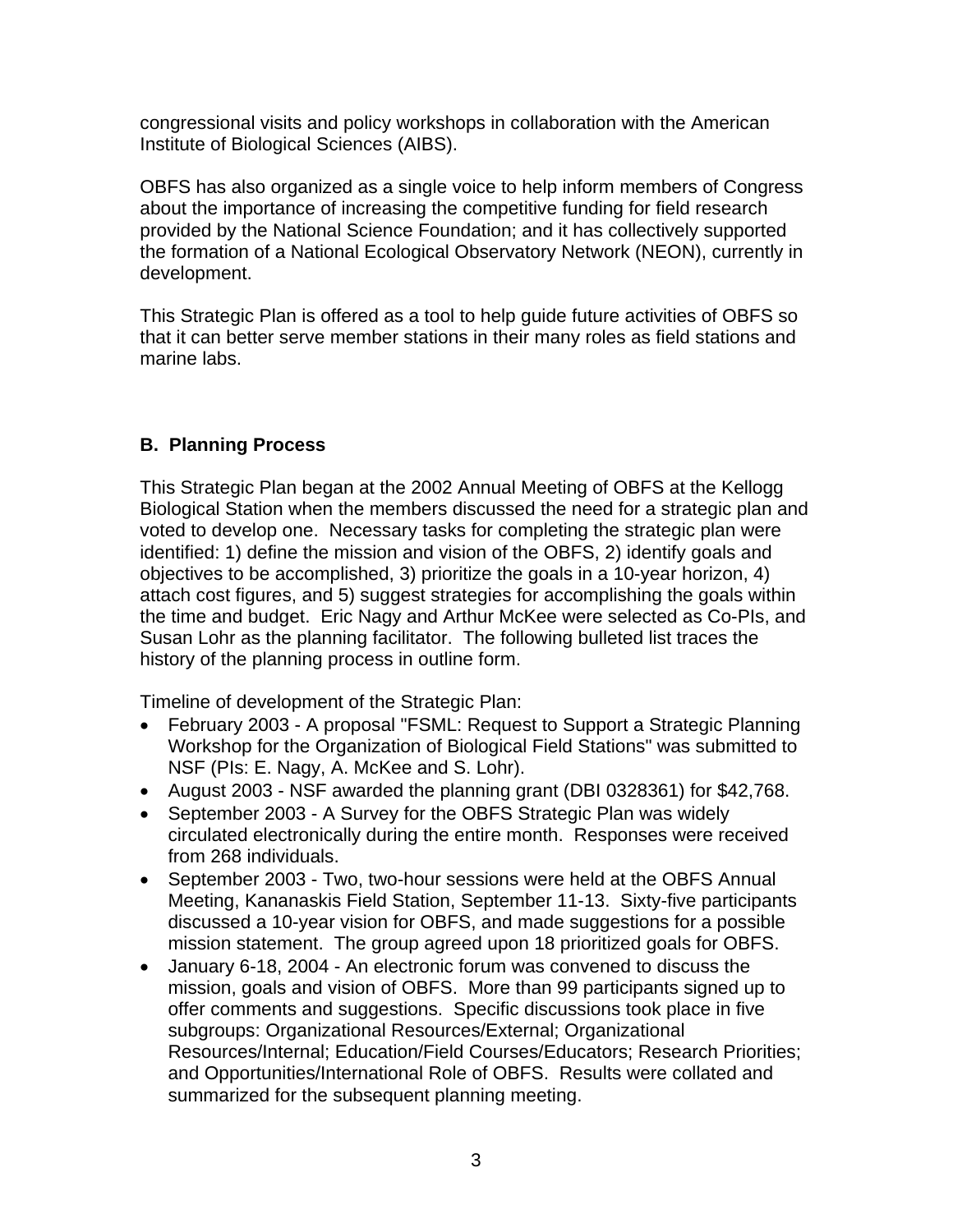- January 23-25, 2004 The Strategic Planning Workshop convened at the Sevilleta Field Research Station of the University of New Mexico. Twenty participants (Appendix 1.D.) refined the progress made by the previous efforts. The 18 goals from the Kananaskis meeting were narrowed to 12 and conceptually classified as either External Relations or Internal Relations. The goals were prioritized, and specific tasks and responsibilities were developed for each goal. Changes in the OBFS organizational structure were discussed and consensus was achieved on an approach designed to strengthen the committee structure by associating specific committees with specific organizational goals. A working mission statement was unanimously supported, for consideration by the OBFS membership at the 2004 annual meeting.
- July 2004 A draft of the OBFS Strategic Plan was provided for review to the workshop participants, the OBFS Executive Board, and the entire membership via email and the website. Comments and edits were incorporated into a draft presented at the annual meeting for discussion.
- August 2004 A draft was circulated to a group of reviewers outside of the organization.
- September 2004 Annual meeting, Shoals Marine Lab, a draft plan was presented to the membership for review. Discussions indicated that the OBFS membership felt that further review was needed, as well as a different format and organization.
- September 2004 to April 2005 President of OBFS, Sedra Shapiro, with Executive Board support appointed a Special Review Committee (Appendix 1.E.) to review the strategic plan and long-range priorities for OBFS with guidance from Cynthia Carson, a strategic planning consultant. This group produced a revised draft plan.
- April 2005 The PIs for the NSF planning grant (Nagy, McKee and Lohr) met at Ridgway, CO for three days (16-18 April) to edit the draft strategic plan produced by the Special Review Committee and to prepare a draft for consideration by the OBFS Executive Board.
- May June 2005 Final reviews conducted by the Special Review Committee and Executive Board.
- June 2005 Membership review and comment period.
- August 2005 Review by membership.
- September 12, 2005 Plan adopted by membership vote.
- September 2005 Plan presented to the OBFS Annual Meeting.

As detailed above, this Strategic Plan is the result of discussions at annual meetings, distillation and synthesis of questionnaires by committees, planning workshops to help organize the input from OBFS members including a virtual workshop using the web, external review, and reviews by the Executive Board, the membership and a Special Review Committee. From the beginning, the planning process has been transparent and open with input encouraged and a variety of ways used to test and rank priorities among the many ideas proposed.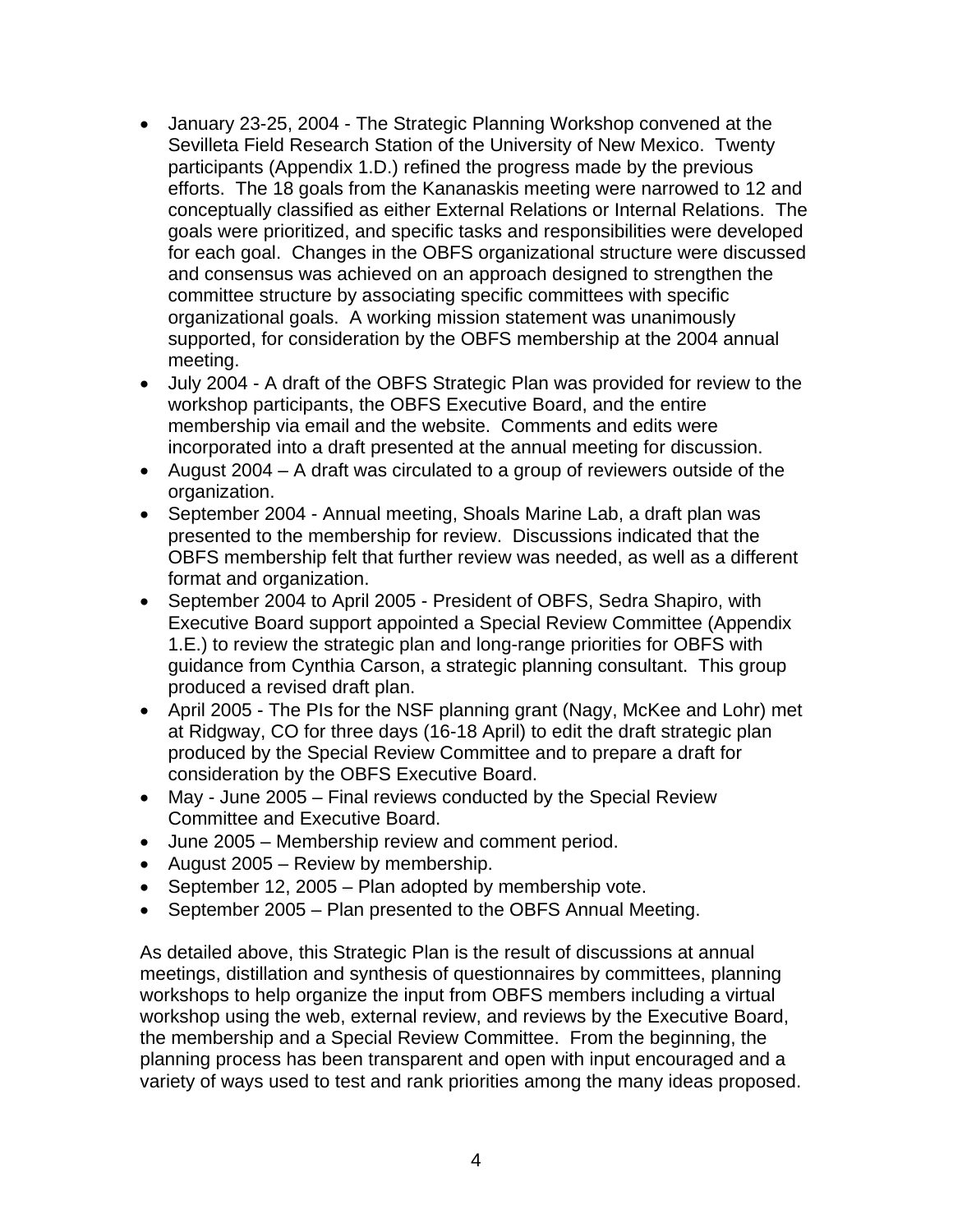The breadth and creativity of the suggestions received clearly indicates a sincere effort by members to improve OBFS.

The goals listed in the Strategic Plan represent those items in the overall vision that were consistently assigned the highest priority during the many reviews in the planning process. They are a small subset of all the ideas, and clearly have high currency with the membership. All of the ideas, all the hopes and dreams suggested have been catalogued and archived to ensure that none are lost and to help guide the next iteration of a Strategic Plan (OBFS web page: Strategic Plan). They will form a valuable resource.

While many taxonomies of goals are possible, the system used in this Strategic Plan was organized and the goals and tasks worded to try and capture the language most commonly used in the planning discussions and the apparent intent of the concepts behind each goal. A great deal of responsibility is left to the different task forces to design ways to achieve those goals. The intent is to maintain the openness of the process and foster the participatory spirit so evident within OBFS.

# **C. Mission, Vision and Core Values**

#### *Mission:*

The mission of OBFS is to serve the member stations in ways that increase their effectiveness in research, education and outreach.

## *Vision:*

OBFS will achieve its mission by:

- facilitating the highest quality environment for scientists, students, teachers and the public to pursue research and education, and to enhance biological and environmental understanding,
- assisting its members to provide optimal infrastructure for exemplary scientific research, innovative and effective learning, and informed natural resource stewardship,
- enhancing capacity of FSMLs through training and information sharing,
- educating the public and decision-makers about the critical role of field stations in research and education,
- enhancing public support for funding field station infrastructure and the activities supported at field stations, and
- conducting its business responsibly and transparently.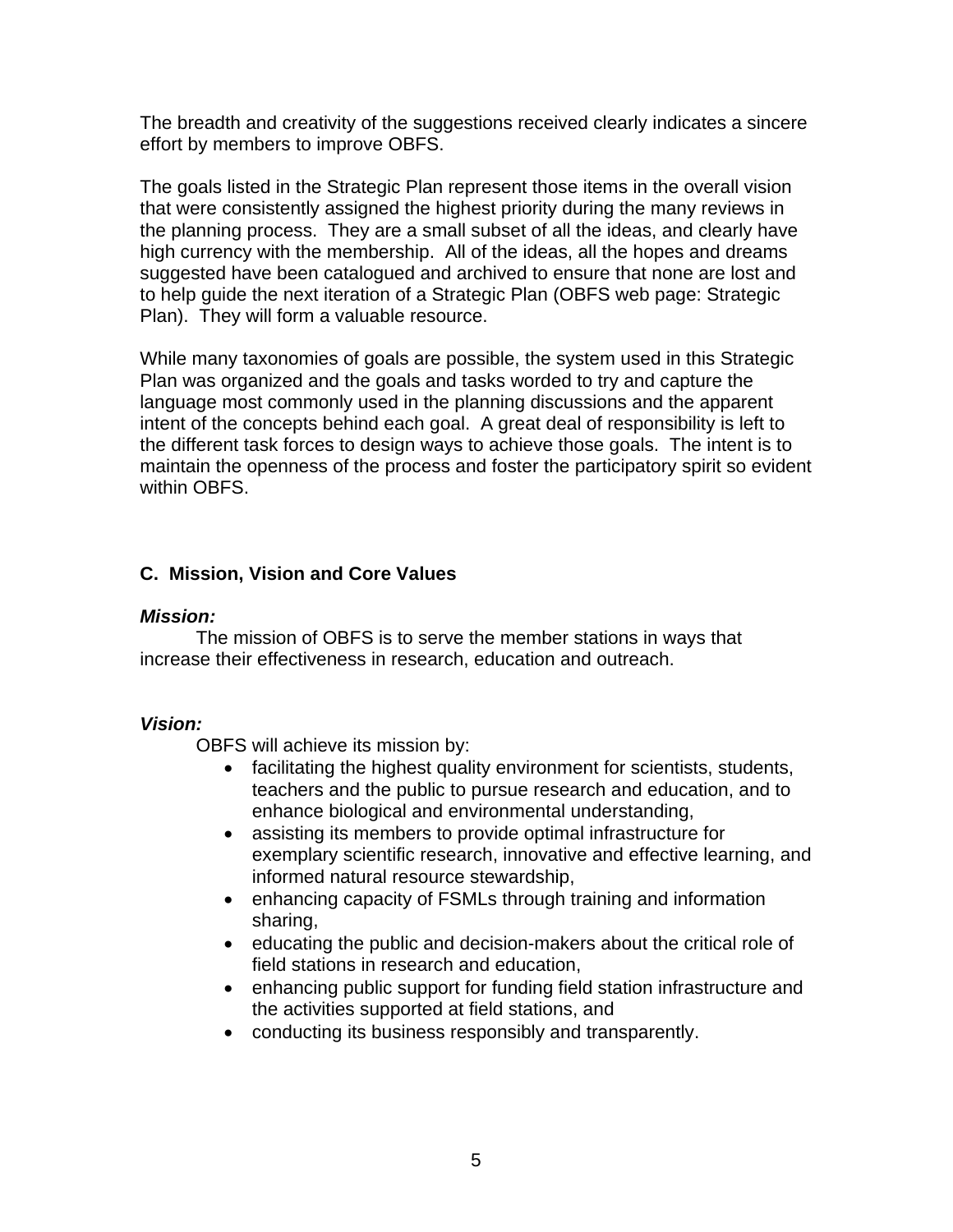#### *Core Values:*

Core values are the ethical standards by which an organization makes decisions, sets priorities and achieves objectives. The core values of OBFS are *diversity*, *inclusiveness*, *sustainability* and *transparency.*

#### *Diversity:*

In all of its activities, OBFS will strive to increase the participation of individuals from groups currently underrepresented in the field sciences, in order to better reflect the diversity of the general population and increase their exposure to field-based inquiry. OBFS recognizes that a scientifically literate and involved populace that reflects the human diversity of our society is an investment in the continued success and importance of field sciences in general, and OBFS in particular.

#### *Inclusiveness:*

OBFS welcomes all field stations and marine laboratories as members, and also any interested individuals. OBFS will strive to create an atmosphere in which everyone feels welcome, heard and valued in the Organization.

#### *Sustainability:*

OBFS will engage in activities that promote the long-term viability of programs and facilities at its member stations. To be sustainable over time, practices will be encouraged that are comprehensive, sophisticated and well conceived in order to minimize environmental impacts and not compromise the research, education, and outreach missions of field stations.

#### *Transparency:*

The business of OBFS will be conducted in a manner that is open and accessible to its members. Transparency in governance fosters trust and encourages participation.

These core values become integral parts of the goals listed below, helping clarify targets to be achieved and offering guidance when planning and executing tasks.

## **D. Goals, Tasks and Responsibilities**

Summary List of Goals:

- 1. Conduct the business of OBFS to ensure responsible and transparent management.
- 2. Provide opportunities for informal networking, mentoring and problem solving within OBFS.
- 3. Provide services and resources that will improve field stations and marine laboratories.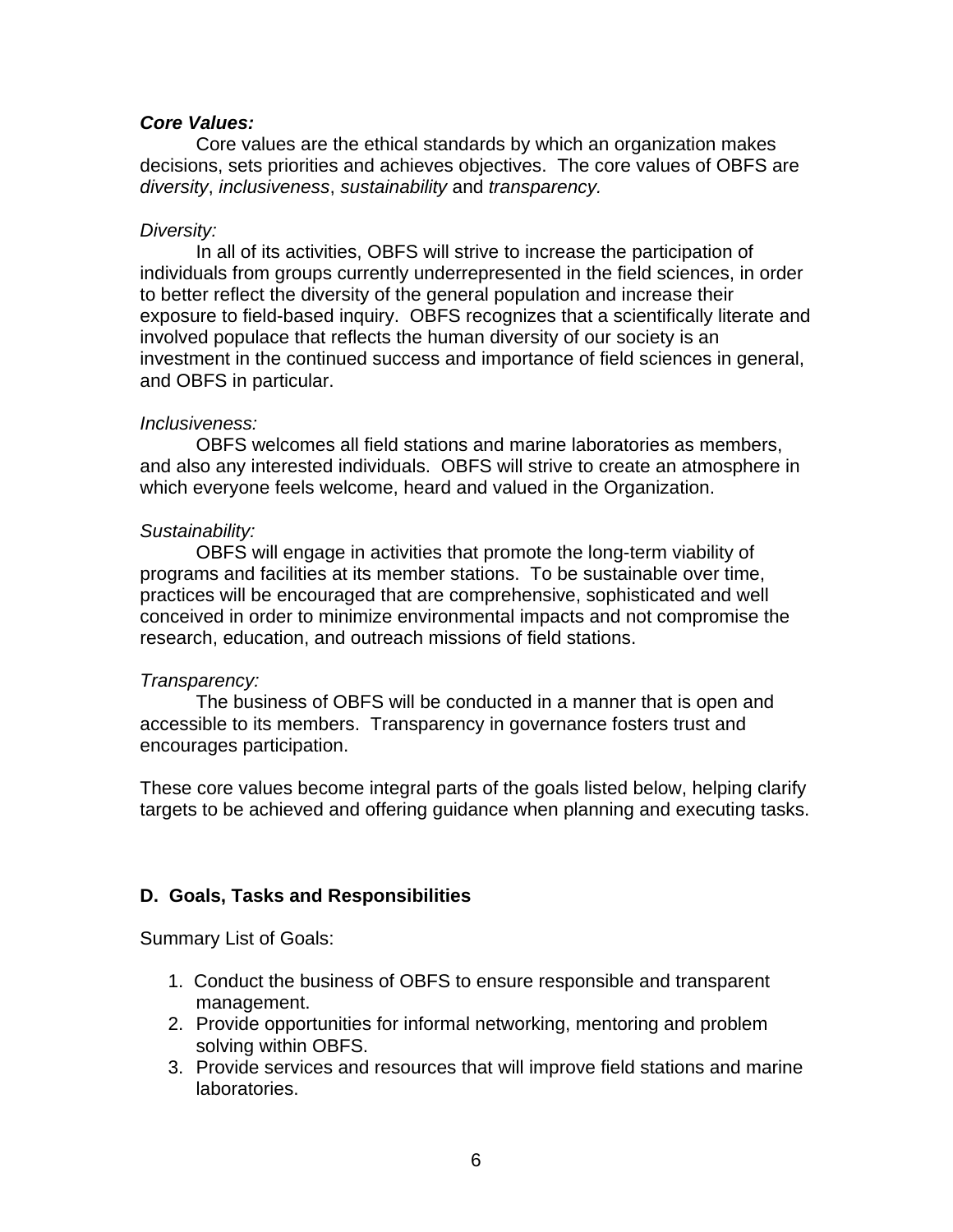- 4. Strive to increase diversity within the OBFS membership and at member stations.
- 5. Promote cooperation and collaboration among OBFS members, and with broader education and research initiatives.
- 6. Strive to increase financial resources for field facilities, and for field science, education and outreach.
- 7. Strive to create a broad-based constituency with a vested interest in the success of OBFS and member stations.

Implementation of Goals:

Each goal will be the responsibility of a Task Force. Task Force members don't necessarily need to conduct the tasks themselves, but they should seek out and engage the expertise necessary to accomplish each task. Task Forces can be as large or as small as there are interested members to participate. Each Task Force will determine how it wishes to go about addressing its tasks. Task Forces will report on their activities in writing on the OBFS web site at least once during the year, and will meet briefly at the annual meeting. Their progress reports and future plans will be briefly discussed during the annual meeting business sessions.

Members interested in serving as Task Force Chairs for a one-year term will submit a statement of interest to the Executive Board before or at the annual meeting. The Executive Board will discuss the list of interested members in a public meeting, will solicit audience comments, and then will vote by private ballot. Chairs will be appointed anew each year, with no expectation of automatic reappointment. If circumstances are such that the appointment of Task Force Chairs cannot happen at an annual meeting, the Executive Board can make the appointments via email.

The Task Forces replace most existing OBFS committees, except for the Nominating, Program, and Investment Committees and the Executive Board. The seven Task Forces are *Business, Internal Relations, Member Support, Diversity, Networking, Development,* and *Outreach*.

The tasks within each goal below are prioritized according to comments obtained from the membership during the planning process. Many received similar "rankings" making any precise ordering impossible, and closely ranked tasks appear next to each other. Task Forces might well want to consider grouping these tasks into short-term, mid-term and long-term efforts.

Circumstances, opportunities and resources can and will change and so the priority order should be viewed as flexible. Each Task Force assumes the responsibility to periodically reassess the priorities to ensure that OBFS addresses those tasks that will best serve the member stations.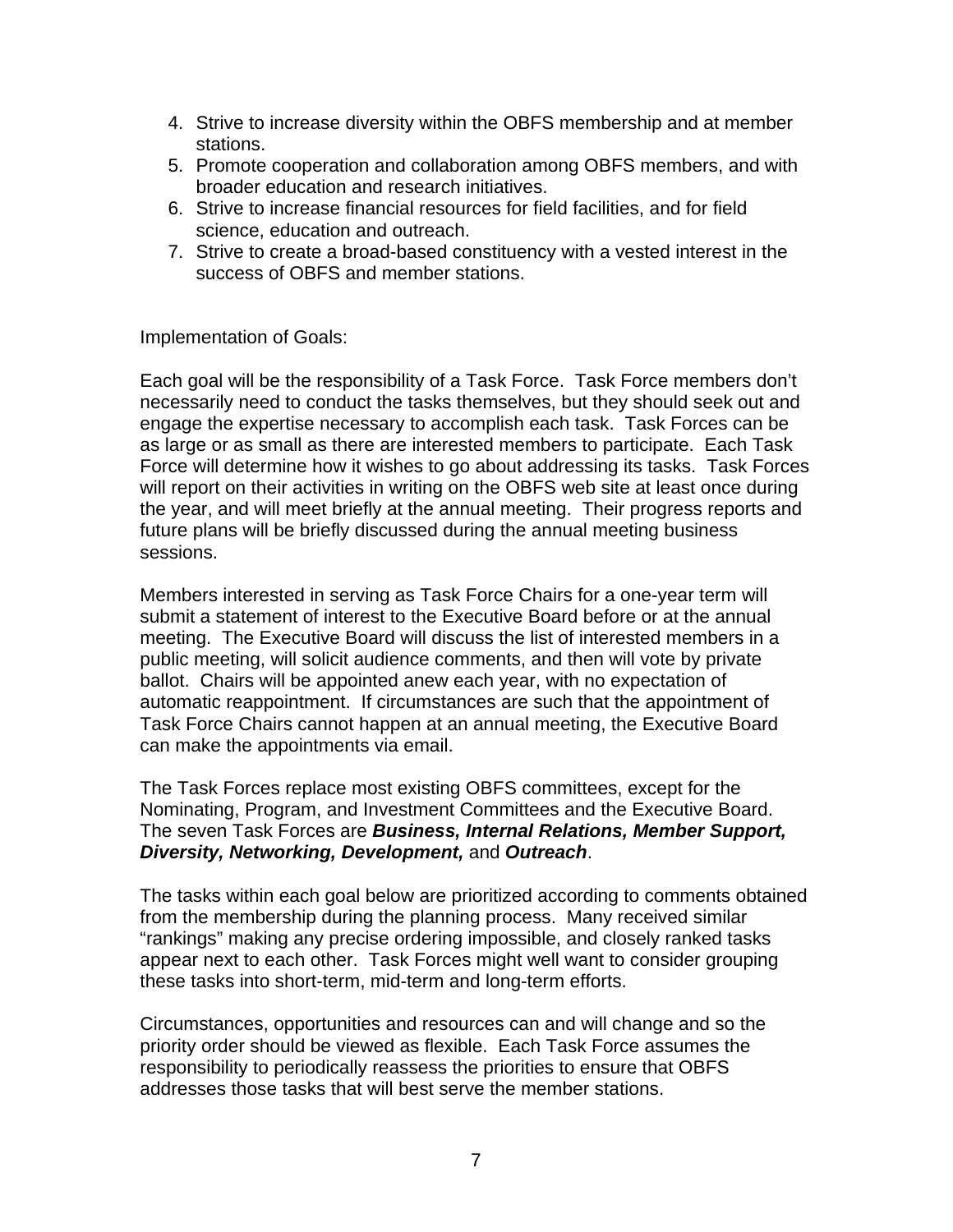#### **Goal One:**

#### *"Conduct the business of OBFS to ensure responsible and transparent management."*

\_\_\_\_\_\_\_\_\_\_\_\_\_\_\_\_\_\_\_\_\_\_\_\_\_\_\_\_\_\_\_\_\_\_\_\_\_\_\_\_\_\_\_\_\_\_\_\_\_\_\_\_\_\_\_\_\_\_\_\_\_

Tasks:

- 1. Follow the norms of nonprofit operation. Develop Financial Policy and Investment Policy documents for organizational approval and implementation. Develop formal job descriptions for officers (Executive Board) and for business committees (Nominating, Investment and Program). Investigate requiring a biannual external audit in order to meet the standards of potential future foundation donors. Examine the bylaws to identify changes needed to implement the OBFS Strategic Plan.
- 2. Make the organization transparent, inclusive and open to members' input. Create regular opportunities for feedback regarding how well OBFS is serving the membership at or immediately after the annual meeting, and interactively on the web site. Carefully examine how to improve the transparency and inclusiveness of OBFS.
- 3. Conduct the business of OBFS as publicly as possible. In the interest of transparency and inclusiveness, consider recommending that the Executive Board follow public open meeting standards ("Sunshine Laws"). Members would be welcome to sit in quietly on Executive Board meetings but they couldn't vote. There would be a limited time for audience input before votes are taken.
- 4. Develop and recommend implementation of a business plan for OBFS.
- 5. Develop and recommend implementation of a fundraising plan for OBFS that supports the objectives of the Strategic Plan.
- 6. Develop a process to review the Strategic Plan every five years and make appropriate revisions.
- 7. Encourage the Nominating Committee to consider diversity of leadership in their recommendations.
- 8. Recommend the adoption of a revised budget procedure that involves enough time for careful deliberation. One possible process might be: "Budget requests will be submitted to the OBFS Treasurer by members, Task Forces or Committees in writing at least one month before the annual meeting. The budget will be posted on the web site and will be provided to the attending membership in the annual meeting packet. Budget approval will be requested by the presiding officer at the last business meeting session after one or more opportunities for unhurried discussion by the members present. Exceptions to this process can be approved by the Executive Board."
- 9. Continue to develop and maintain a versatile and informative OBFS web site to serve as the key organizational communication tool.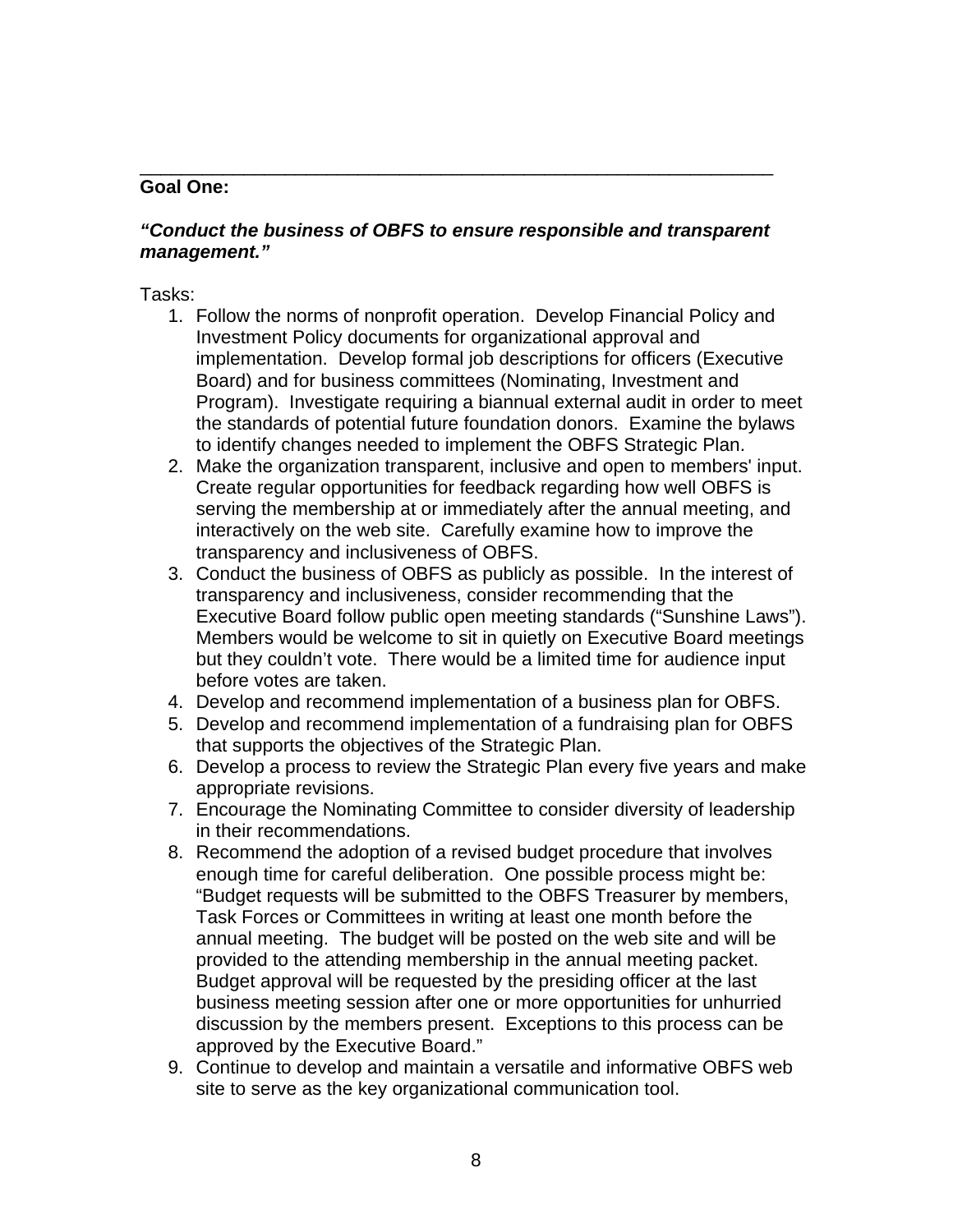- 10. Recommend an internal mechanism to approve official OBFS responses to papers, reports, regulatory or legislative activities that directly impact the future of field science or education.
- 11. Increase OBFS membership by recruiting facilities and sites that are not yet members. Encourage people interested in field stations and marine laboratories to join OBFS as individual members.
- 12. Consider recommending that Task Forces, Committees or any other entities conducting business on behalf of OBFS use easy standardized report forms that are submitted to the OBFS web site.
- Responsibility: Addressing these tasks within the next five years is the responsibility of the *Business Task Force*.

#### \_\_\_\_\_\_\_\_\_\_\_\_\_\_\_\_\_\_\_\_\_\_\_\_\_\_\_\_\_\_\_\_\_\_\_\_\_\_\_\_\_\_\_\_\_\_\_\_\_\_\_\_\_\_\_\_\_\_\_\_\_ **Goal Two:**

## *"Provide opportunities for informal networking, mentoring and problem-solving within OBFS."*

#### Tasks:

- 1. Acknowledge and respect the substantial importance of the OBFS Annual Meeting to members and ensure its continued significance. Brainstorm how it can keep its special charm and still give members a personally and professionally rewarding experience.
- 2. Reduce the amount of time spent on OBFS business at the annual meeting by making business communications more efficient and conducting as much business as possible through electronic or print communication before the meeting. Use report forms for summarizing the progress of the seven Task Forces or the OBFS business committees.
- 3. Maintain and formalize the importance of personal interactions at the annual meeting. Ensure that there are ample social events that facilitate open and friendly interactions (e.g. facility tours).
- 4. Increase the information content of the annual meeting by such methods as developing a meeting theme, or resurrecting panels that address specific "nuts and bolts" topics. In the past panels have covered insurance and liability, public programs, facility maintenance, solar or alternative energy, "green" construction, and declining course enrolment.
- 5. Provide recommendations regarding the annual meeting to the Program Committee.
- 6. Create an informal interactive web forum. Invite outside experts to participate in web discussions.

Responsibility: Addressing these tasks within the next five years is the responsibility of the *Internal Relations Task Force*.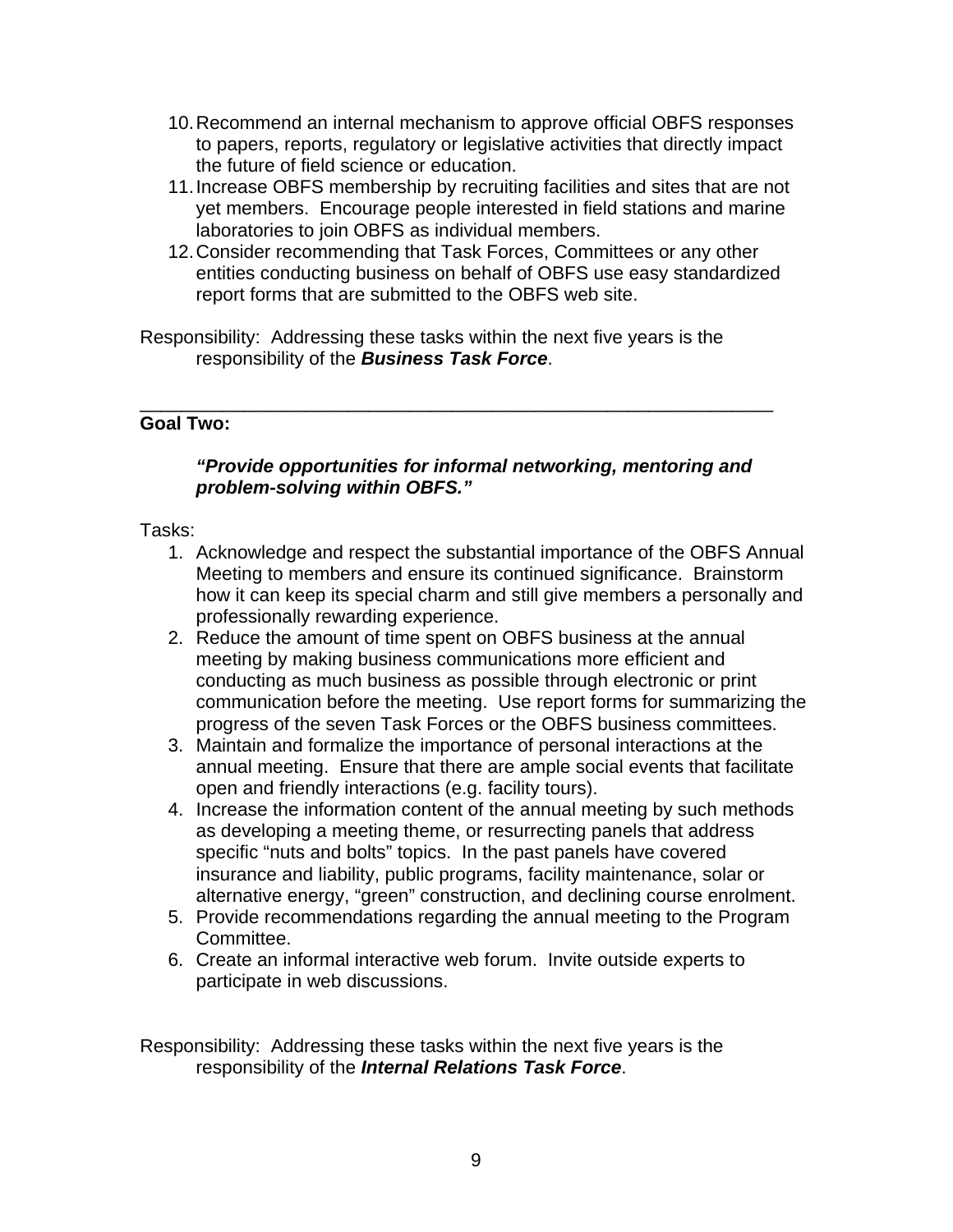## **Goal Three:**

## *"Provide services and resources that will improve field stations and marine laboratories."*

\_\_\_\_\_\_\_\_\_\_\_\_\_\_\_\_\_\_\_\_\_\_\_\_\_\_\_\_\_\_\_\_\_\_\_\_\_\_\_\_\_\_\_\_\_\_\_\_\_\_\_\_\_\_\_\_\_\_\_\_\_

Tasks:

- 1. Keep the OBFS Operations Manual current and relevant via online database–style elements and regular reviews. Consider adding additional components such as guidelines for station newsletters, or how to form and manage a "Friends of" group. Seek funding, perhaps through NSF, to maximize the utility of the manual.
- 2. Develop protocols to better understand how OBFS can support the needs of member stations. Conduct surveys, poll members at annual meetings, etc.
- 3. Use the OBFS web site to provide information that is periodically reviewed and updated on important topics such as NSF support for research and education, interesting or new technologies, diversity recruitment, and public relations.
- 4. Use the OBFS web site for promoting field courses. Continue to list courses available at member stations. Develop a short video clip that provides an attractive general introduction to field studies, with links to summer field courses at member stations.
- 5. Develop support material for member stations to use with sponsoring institutions and other venues that illustrates the importance, relevance and credibility of field stations and marine laboratories. Material might summarize information such as how field facilities are funded, or the numbers of persons enrolled in a variety of field facility programs.
- 6. Encourage the use by member stations of Long-Term Ecological Network (LTER) or National Ecological Observatory Network (NEON) standard sampling methods to facilitate large-scale biodiversity and environmental monitoring.
- 7. Expand advanced technology and database training opportunities for members, building on those currently provided to OBFS by the LTER network office.
- 8. Provide training for OBFS members in fundraising, legislative outreach, business planning, and other non-technical managerial and administrative issues.
- 9. Seek funding to host regional meetings for OBFS member stations that provide two-day intensive workshops for field station planning. Topics to be covered include strategic, master, academic, facility, resource stewardship and financial plans.

Responsibility: Addressing these tasks within the next five years is the responsibility of the *Member Support Task Force*.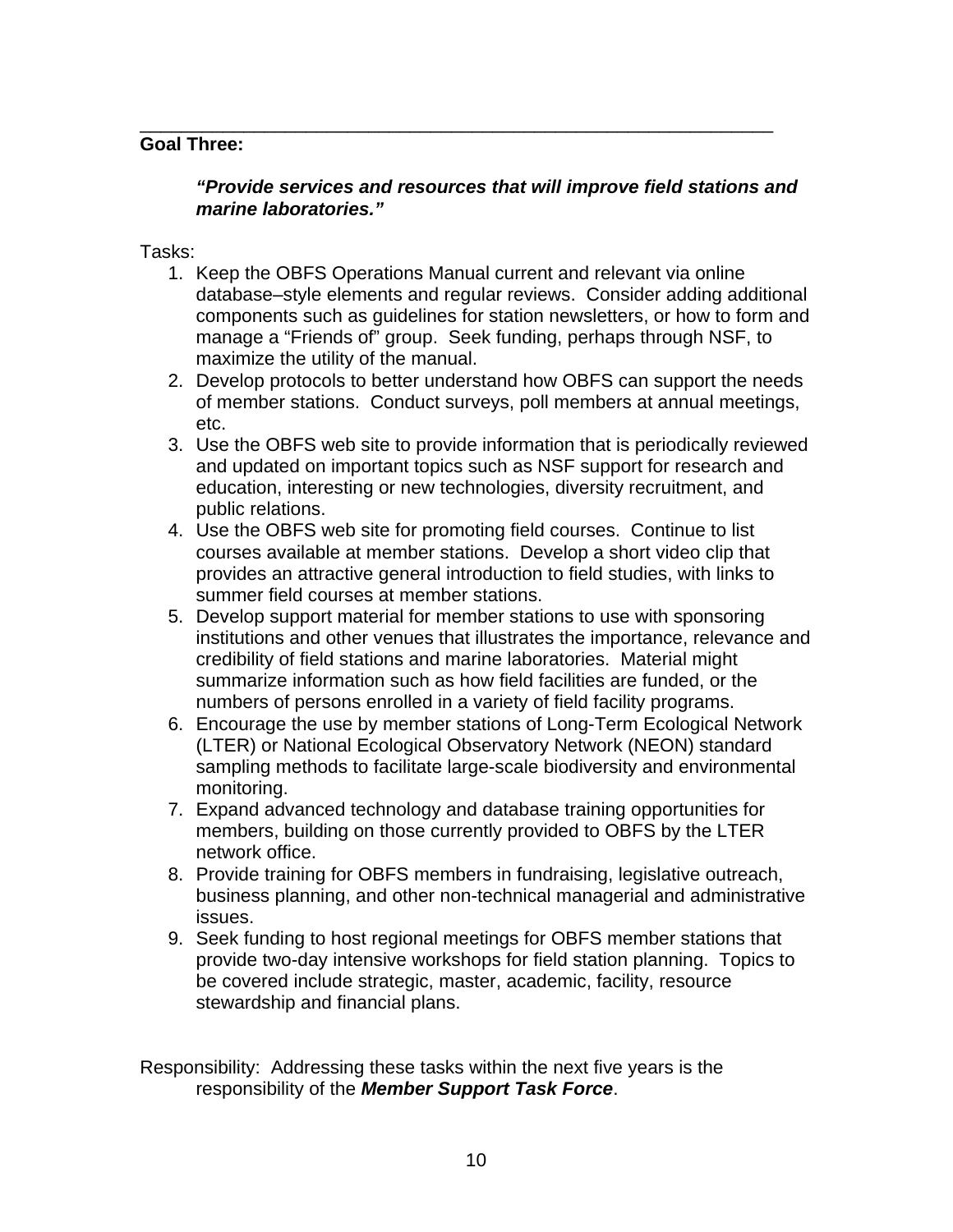#### **Goal Four:**

## *"Strive to increase diversity within the OBFS membership and at member stations."*

\_\_\_\_\_\_\_\_\_\_\_\_\_\_\_\_\_\_\_\_\_\_\_\_\_\_\_\_\_\_\_\_\_\_\_\_\_\_\_\_\_\_\_\_\_\_\_\_\_\_\_\_\_\_\_\_\_\_\_\_\_

#### Tasks:

- 1. Promote recruitment of underrepresented minorities at member stations.
- 2. Expand the cultural representation of OBFS members.
- 3. Develop partnerships and collaborations with minority scientific organizations such as: American Indian Scientists and Engineers; Society for Advancement of Chicanos and Native Americans in Science; Beta Kappa Chi; and with all minority-serving institutions including those listed as Historically Black Colleges and Universities, Hispanic Association of Colleges and Universities, and Tribal Colleges.
- 4. Explore ways to assist minority-serving colleges and universities establish field stations.

Responsibility: Addressing these tasks within the next five years is the responsibility of the *Diversity Task Force*.

\_\_\_\_\_\_\_\_\_\_\_\_\_\_\_\_\_\_\_\_\_\_\_\_\_\_\_\_\_\_\_\_\_\_\_\_\_\_\_\_\_\_\_\_\_\_\_\_\_\_\_\_\_\_\_\_\_\_\_\_\_

#### **Goal Five:**

## *"Promote cooperation and collaboration among OBFS members, and with broader education and research initiatives."*

#### Tasks:

- 1. Promote the establishment of research networks among OBFS members.
- 2. Promote opportunities for cooperative efforts in field science education and training, such as the "Frontiers in Instructional Resources for Science Teachers" (FIRST) program.
- 3. Assist with the development of consortia among OBFS members.
- 4. Encourage the sharing of databases, data registries, personnel lists, bibliographies, site characteristics and capabilities, education offerings, etc. via the OBFS web site.
- 5. Encourage NSF to fund programs that support collaboration. Collaborative studies in ecology have become common because of an appreciation of the complexity of problems being addressed. The geographic spread of FSMLs creates opportunities for research and educational projects that encompass a wide range of biomes and conditions.

Responsibility: Addressing these tasks within the next five years is the responsibility of the *Networking Task Force*.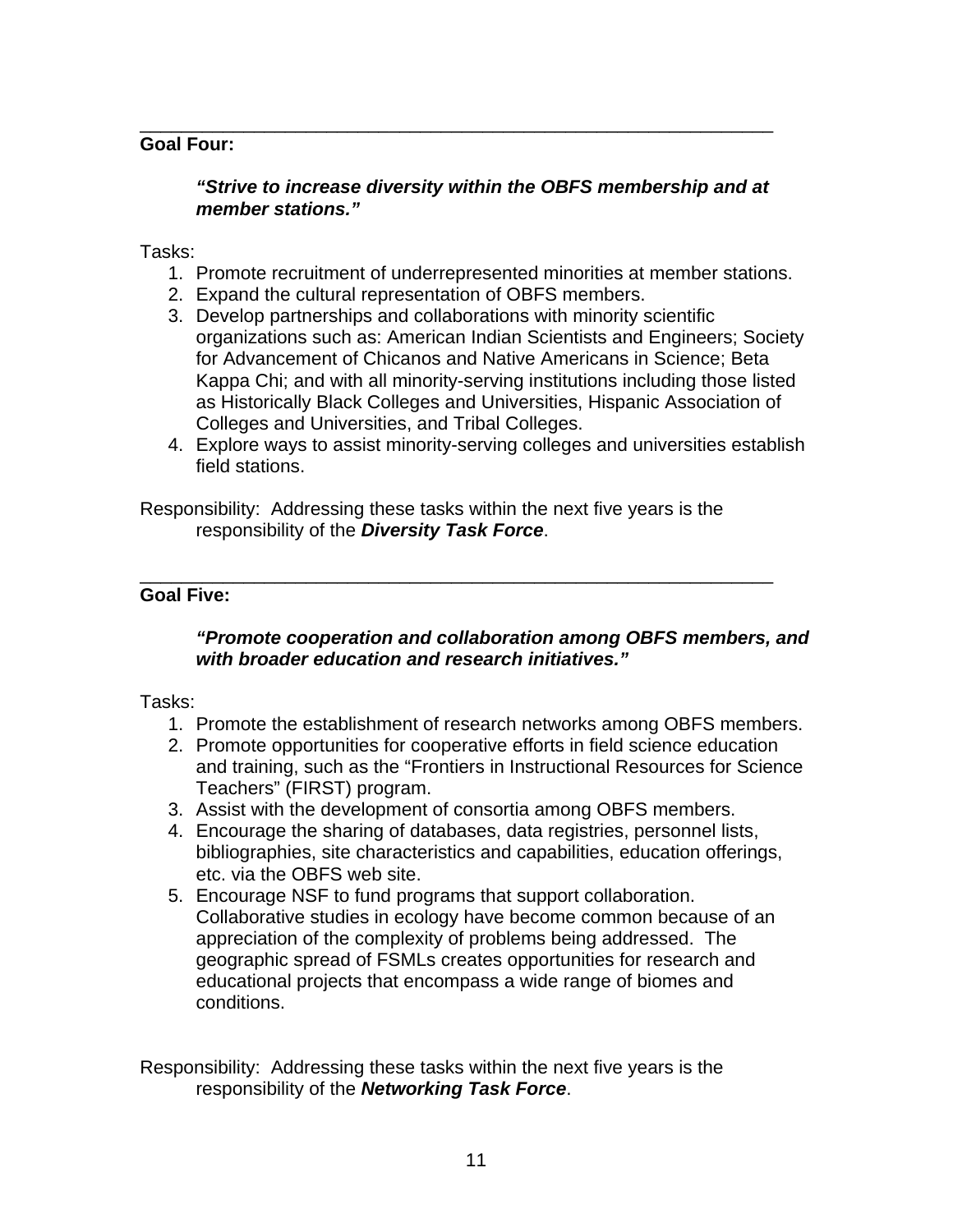## **Goal Six:**

## *"Strive to increase financial resources for field facilities and for fieldbased science, education and outreach".*

Tasks:

1. Work directly with NSF to maintain and expand the Field Station and Marine Laboratory competition.

\_\_\_\_\_\_\_\_\_\_\_\_\_\_\_\_\_\_\_\_\_\_\_\_\_\_\_\_\_\_\_\_\_\_\_\_\_\_\_\_\_\_\_\_\_\_\_\_\_\_\_\_\_\_\_\_\_\_\_\_\_

- 2. Work with funding agencies to develop new or enhance existing funding sources.
- 3. Explore opportunities for funding from private foundations and other nongovernmental organizations.
- 4. Collaborate with organizations that have overlapping interests, such as the Ecological Society of America, the American Institute for Biological Sciences, the Association of Ecosystem Research Centers and the National Association of Marine Laboratories.

Responsibility: Addressing these tasks within the next five years is the responsibility of the *Development Task Force*.

\_\_\_\_\_\_\_\_\_\_\_\_\_\_\_\_\_\_\_\_\_\_\_\_\_\_\_\_\_\_\_\_\_\_\_\_\_\_\_\_\_\_\_\_\_\_\_\_\_\_\_\_\_\_\_\_\_\_\_\_\_

## **Goal Seven:**

## *"Strive to create a broad-based constituency with a vested interest in the success of OBFS and member stations."*

## Tasks:

- 1. Identify separate constituencies and develop strategies to win their support for OBFS. For example, a strategy targeting federal legislators and resource agencies might include (1) visits to Congressional offices with well known scientists, supporters from the Congressperson's district, and field station managers with experience relating to a currently relevant "hot topic", or (2) sponsoring a Congressional briefing during lunch, with a video about OBFS facilities and a presentation regarding one or two currently relevant research topics of interest to Congressional members and staff.
- 2. Create an archive of success stories that can be used to promote the value of field stations. Canvass member stations to assemble a database of contributions to science and society, including examples of successful research and educational programs.
- 3. Carefully coordinate publicity materials that include an OBFS brochure, the OBFS display, organizational letterhead, etc. that communicate a professional and uniform image for OBFS.
- 4. Explore media outreach opportunities in newspapers, radio, television, print and electronic magazines, etc.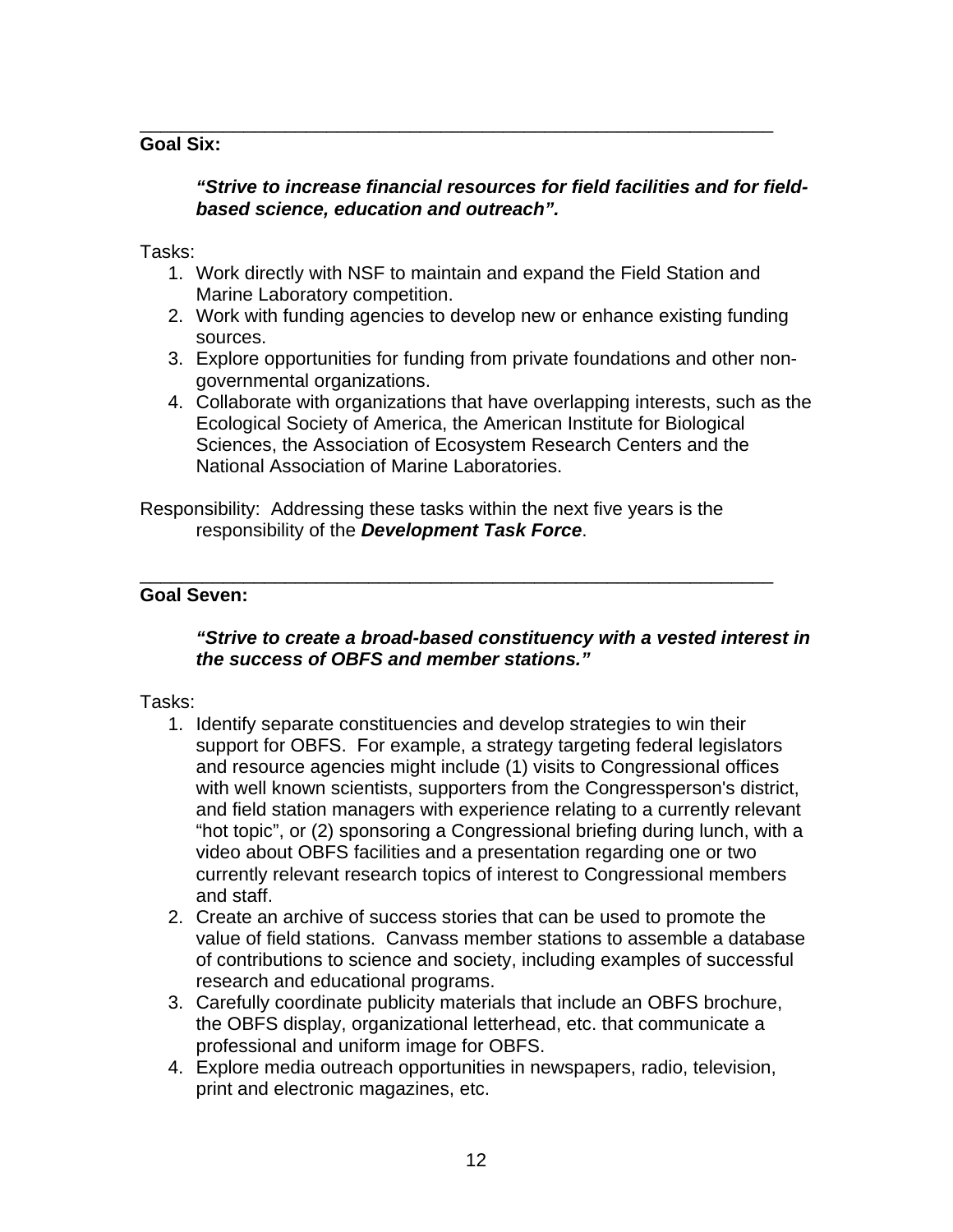- 5. Promote interactions between OBFS member stations and natural resource managers and policy makers at regional, state, and national levels. Promote more agency use of field stations and marine laboratories.
- 6. Assist member stations to organize field science short courses for elected officials and judiciary.

Responsibility: Addressing these tasks within the next five years is the responsibility of the *Outreach Task Force*.

# **E. Conclusion**

OBFS has an admirable history of supporting its members in their individual missions and in facilitating networking and cooperative opportunities among field stations and marine laboratories across North America. The purpose of this Strategic Plan is to help focus the Organization's efforts and long term aspirations. It is important that the proposed Goals and Tasks be regarded as suggestions for the organization to work with and apply as its members see fit, and as demands and opportunities arise. The Plan should not be interpreted as a strict road map or contract directing and restricting organizational activity. And while the Goals and Tasks are laid out in very explicit terms, this is for clarity of vision and intent, not to serve as a rigid checklist.

Throughout the planning process the project leaders and the OBFS Executive Board worked to maximize membership participation and to create multiple opportunities for member contribution and review. The recommendations and strategies contained in the Strategic Plan were generated by the OBFS membership, past and present OBFS leaders, non-OBFS scientists, experts in policy, education, research, and facilities, and leaders of similar organizations. The suggested goals and tasks are the products of an iterative process of consensus building with many opportunities for input and discussion by OBFS members.

The Strategic Plan is ambitious, and is the summary and distillation of many worthwhile ideas. Great care was made to include, in some form, all the goals and tasks that received strong support during the planning process.

The tasks within each goal were prioritized according to comments obtained from the membership during the planning process. Circumstances, opportunities and resources can and will change and so the priority order should be viewed as flexible. Each Task Force assumes the responsibility to periodically reassess the priorities to ensure that OBFS addresses those tasks that will best serve the member stations.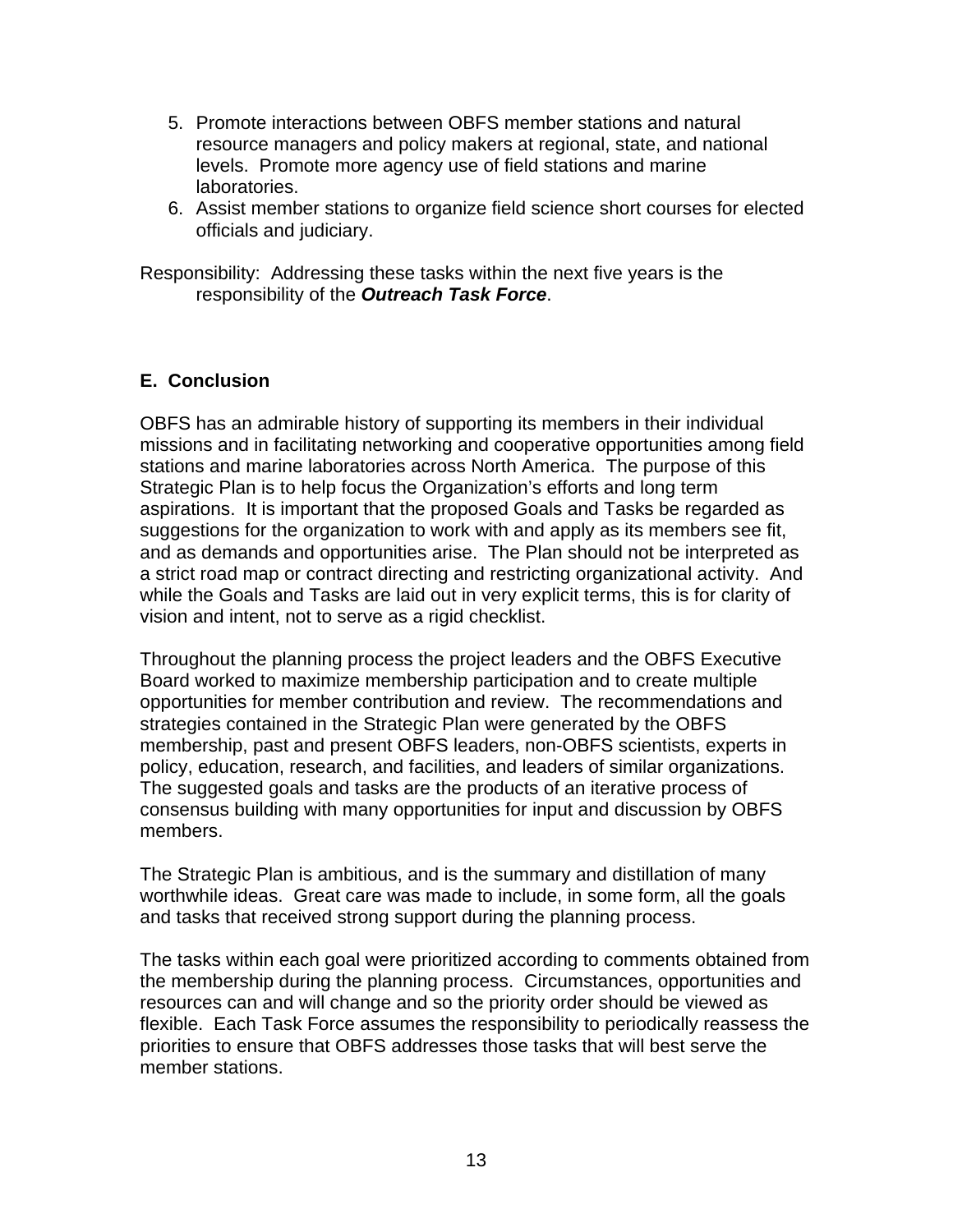The overall goal of this planning process is to provide OBFS with a plan that reflects the current vision of the membership including strategies to help guide future development of the organization. The editors and major participants feel confident that the Strategic Plan is comprehensive, that it addresses most of the needs and opportunities for the next ten years, and that it reflects fairly the diversity of ideas and wisdom found within OBFS.

The Strategic Plan will be a success if it serves as a rich source of ideas for OBFS members and leaders, and helps guide projects and initiatives within the organization that will benefit the member institutions as they address their own goals and missions.

# **F. Literature Cited**

Klug, M.J., J. Hodder, H. Swain. 2002. The Role of Biological Field Stations in Education and Recruitment into the Biological Sciences. Report of a Workshop, "Education and Recruitment into the Biological Sciences: Potential Role of Field Station and Marine Laboratories", Washington, D.C., February 11-12 2002. <http://www.obfs.org/ed/>

Lohr, S.A., P. G. Connors, J. A. Stanford and J. S. Clegg, eds. 1995. A New Horizon for Biological Field Stations and Marine Laboratories. Report of a Workshop Held in Santa Fe, New Mexico, 9-12 March 1995 by the Organization of Biological Field Stations and the National Association of Marine Laboratories. Rocky Mountain Biological Laboratory, Crested Butte, CO. Misc. Pub. No. 3

Stanford, J. and A. McKee. 1999. Field Station 2000 Initiative: Results of a Workshop Held May 17-22, 1998 at the National Center for Ecosystem Analysis and Synthesis, Santa Barbara, CA. Organization of Biological Field Stations Pub. No. 2. <http://www.obfs.org/Publications/Stanfrd\_McKeNCEAS.pdf>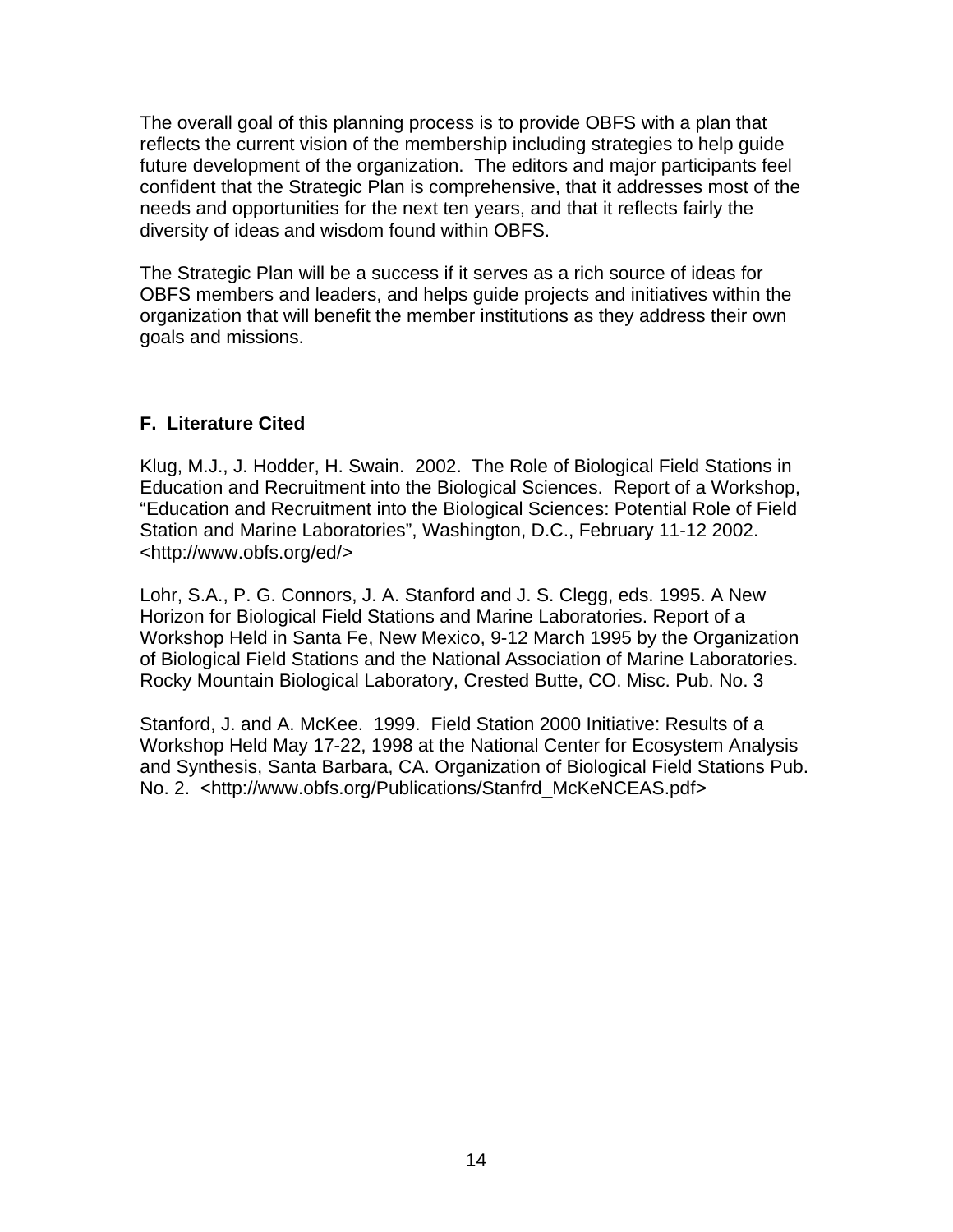## **G. Appendices**

Appendix 1. Planning Participants Appendix 2. Proposed OBFS Organization Chart Appendix 3. Acknowledgements

## **Appendix 1. Planning Participants.**

A. 268 OBFS members and non-members contributed valuable input to the September 2003 survey.

B. OBFS Annual Meeting participants 2003 and 2004.

C. 99 OBFS members participated in the January 2004 "E-Forum."

D. Participants, OBFS Strategic Planning Workshop, Sevilleta Field Research Station, NM January 23-25, 2004:

- Dr. Peter Connors, Bodega Marine Laboratory, P.O. Box 247, Bodega Bay, CA 94923, ph. (707) 875-2020, pgconnors@ucdavis.edu.
- Dr. Benjamin Cuker, Department of Marine and Environmental Science, Hampton University, Hampton, VA 23668, ph. (757) 727-5884, benjamincuker@hamptonu.edu.
- Dr. Edward Johnson, Kananaskis Field Stations, Biosciences 186, University of Calgary, 2500 University Dr. NW, Calgary, AB T2N 1N4 CANADA, ph. (403) 220-3570, johnsone@ucalgary.edu.
- Dr. Brian Kloeppel, Institute of Ecology, University of Georgia, Coweeta Hydrologic Laboratory, 3160 Coweeta Lab Road, Otto, NC 28763- 9218, ph. (828) 524-2128 ext. 127, kloeppel@sparc.ecology.uga.edu.
- Mr. Ron Lawrenz, Science Museum of Minnesota, 120 West Kellogg Boulevard, St. Paul, MN 55102, ph. (651) 221-2539, lawrenz@smm.org.
- Ms. Susan Lohr (Facilitator), Lohr Associates, 11371 3800 Rd., Paonia, CO 81428, ph. (970) 527-3056, slohr@frontier.net.
- Dr. Claudia Luke, Santa Margarita Ecological Reserve, San Diego State University, 2648 North Stagecoach Lane, Fallbrook, CA 92028- 9743, ph. (760) 728-9446, cluke@sciences.sdsu.edu.
- Dr. David Mahan, Au Sable Institute of Environmental Studies, 7526 Sunset Trail NE, Mancelona, MI 49659, ph. (231) 587-8686, dcmahan@aol.com.
- Mr. Arthur McKee, Flathead Lake Biological Station, 311 Bio Station Lane, Polson, MT 59860-9659, ph. (406) 982-3301, amckee@selway.umt.edu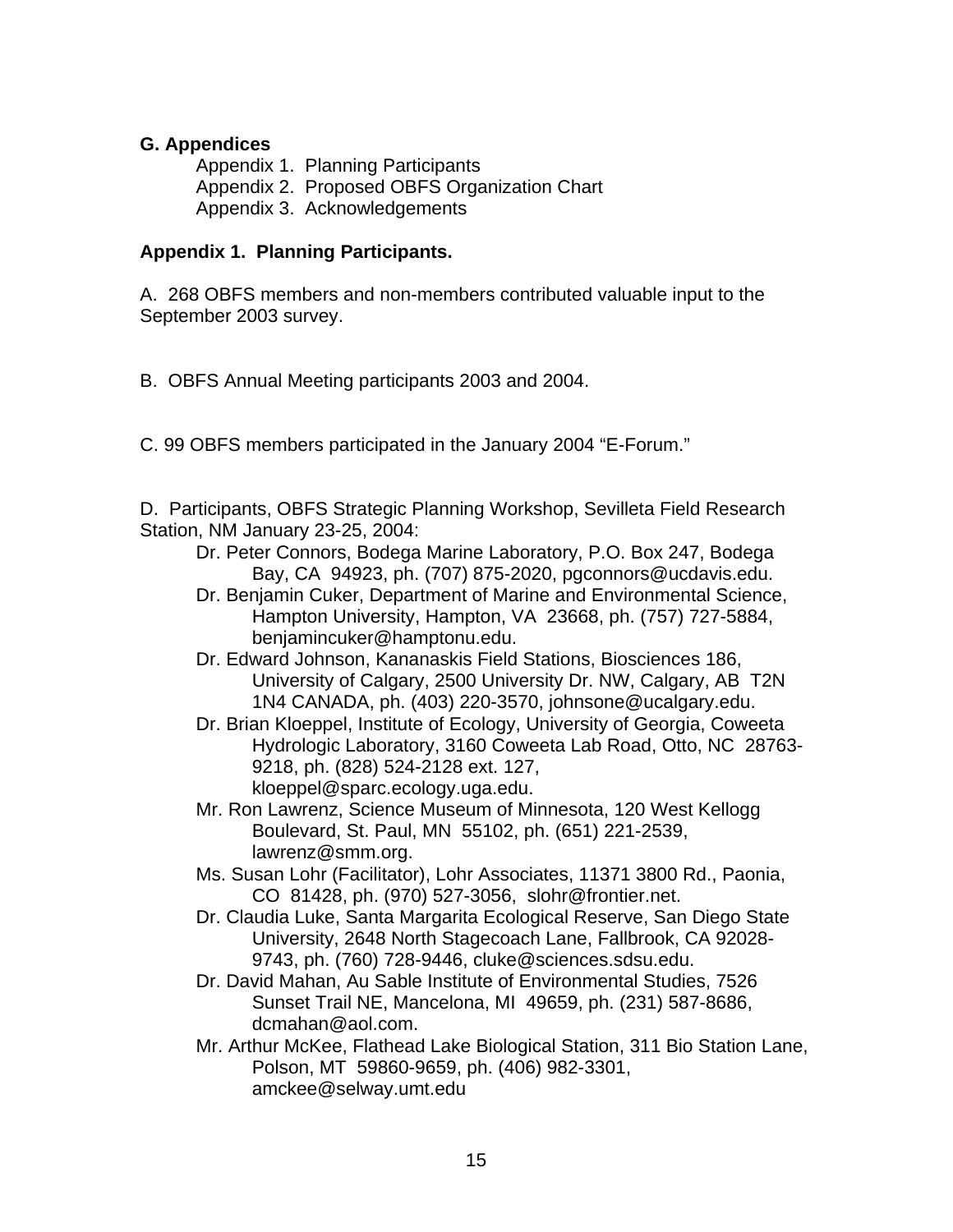- Dr. William Michener, LTER/OBFS Liason, Department of Biology, University of New Mexico, Albuquerque, NM 87131-1091, ph. (505) 272-7831, wmichene@lternet.edu.
- Dr. Eric Nagy, Mountain Lake Biological Station, University of Virginia, P.O. Box 400327, Charlottesville, VA 22904-4327, ph. (434) 906- 3122, enagy@virginia.edu.
- Dr. Don Natvig, Dept. of Biology, University of New Mexico, Albuquerque, NM 87131, dnatvig@unm.edu.
- Ms. Sedra Shapiro, San Diego State University Field Station Programs, College of Sciences, SDSU, 5500 Campanile Dr., San Diego, CA 92182-4610, ph. (619) 594-5386, sshapiro@sciences.sdsu.edu
- Dr. Adrienne Sponberg, American Institute of Biological Sciences, 1444 I Street, NW, Suite 200, Washington, DC 20005, ph. (202) 628-1500 ext. 232, asponberg@aibs.org.
- Dr. Donald Stone, Dept. of Biology, Duke University, Box 90338, Durham, NC 27708, ph. (919) 684-5774, dstone@duke.edu.
- Dr. Mark Stromberg, Hastings Natural History Reservation, 38601 E. Carmel Valley Rd., Carmel Valley, CA 93924, ph. (831) 659-2664, stromber@socrates.berkeley.edu
- Dr. Stephen Tonsor, Dept. of Biological Sciences, University of Pittsburgh, 162 Crawford Hall, Pittsburgh, PA 15260, ph. (412) 624-5491, tonsor@pitt.edu.
- Dr. Lavern Weber, Hatfield Marine Science Center, Oregon State University, 2030 S. Marine Science Dr., Newport, OR 97365, ph.
- Dr. Larry Weider, University of Oklahoma Biological Station, HC 71, Box 205, Kingston, OK 73439, ph. (405) 325-7438, ljweider@ou.edu.
- Dr. Robert Woodmansee, Colorado State University, Ft. Collins, CO ph (970) 491-6824, BobW@NREL.colostate.edu.
- E. Members, Ad hoc Special Review Committee (September 2004 April 2005): Sedra Shapiro, San Diego State University Cynthia Carson, Strategic Planning Consultant Philippe Cohen, Stanford University Jan Hodder, University of Oregon Ron Lawrenz, Minnesota Museum of Science Eric Nagy, University of Virginia Adriene Sponberg, American Institute of Biological Sciences Hilary Swain, Archbold Biological Station Steve Tonsor, University of Pittsburgh Rick Wyman, Huyck Preserve
- F. Executive Board Members (2002 to 2005): President: Eric Nagy (02-04); Sedra Shapiro (04-06) Vice President: Philippe Cohen (02-04); Robert Wyatt (04-06)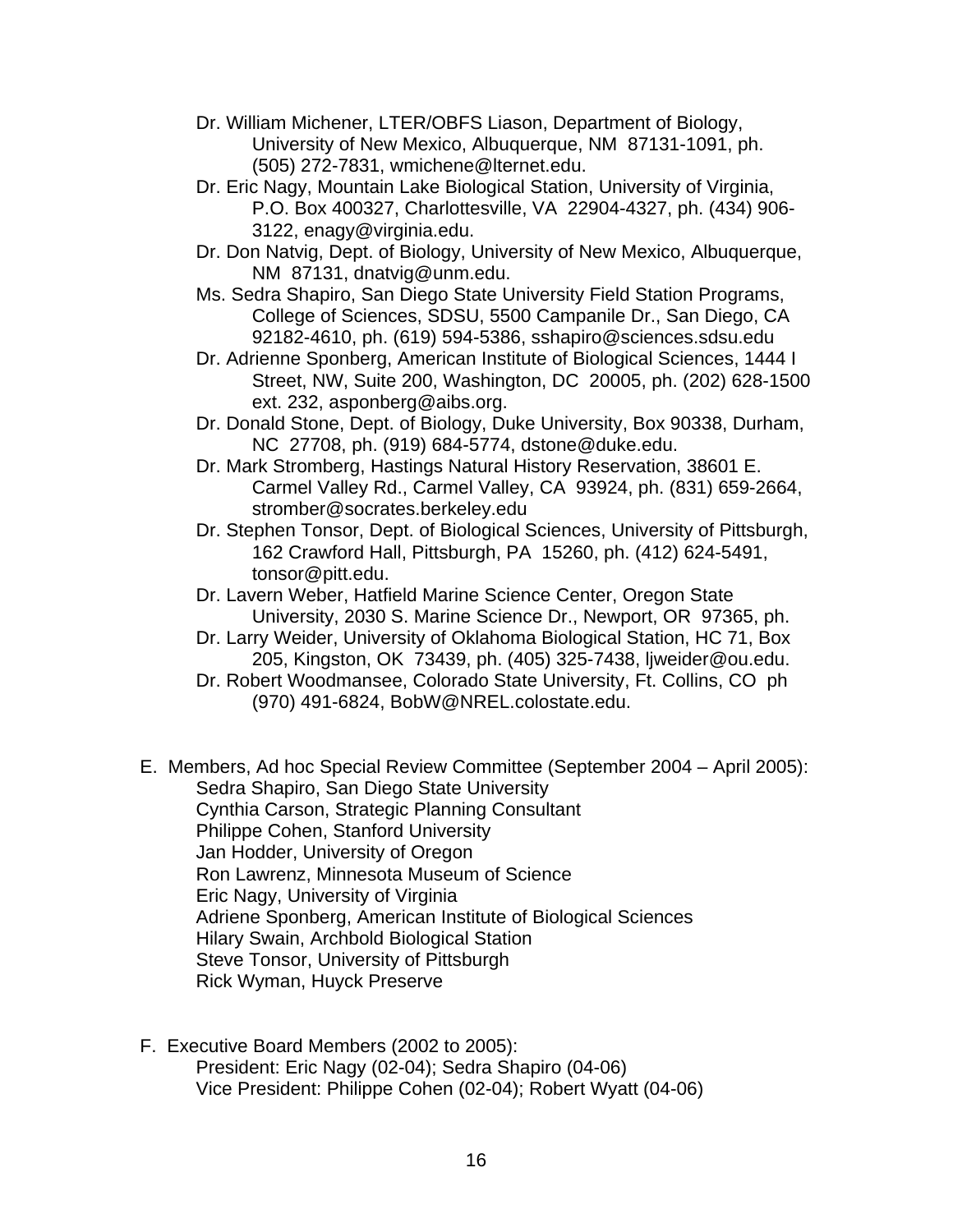Member at Large 1: Sedra Shapiro (01-03); Beth Cline (03-05), Amy Whipple (05-07) Member at Large 2: Steve Tonsor/Nina Consolatti (02-04); Larry Weider (04-06) Secretary/Treasurer: Claudia Luke (02-06) Editor: Dave White (01-07) Network Coordinator: Mark Stromberg (01-07) Past President: Hilary Swain (02-04); Eric Nagy (04-06)

G. Principal Investigators, National Science Foundation Grant No. DBI-0328361: Eric Nagy, University of Virginia Art McKee, Flathead Lake Biological Station, University of Montana Susan Lohr, Lohr Associates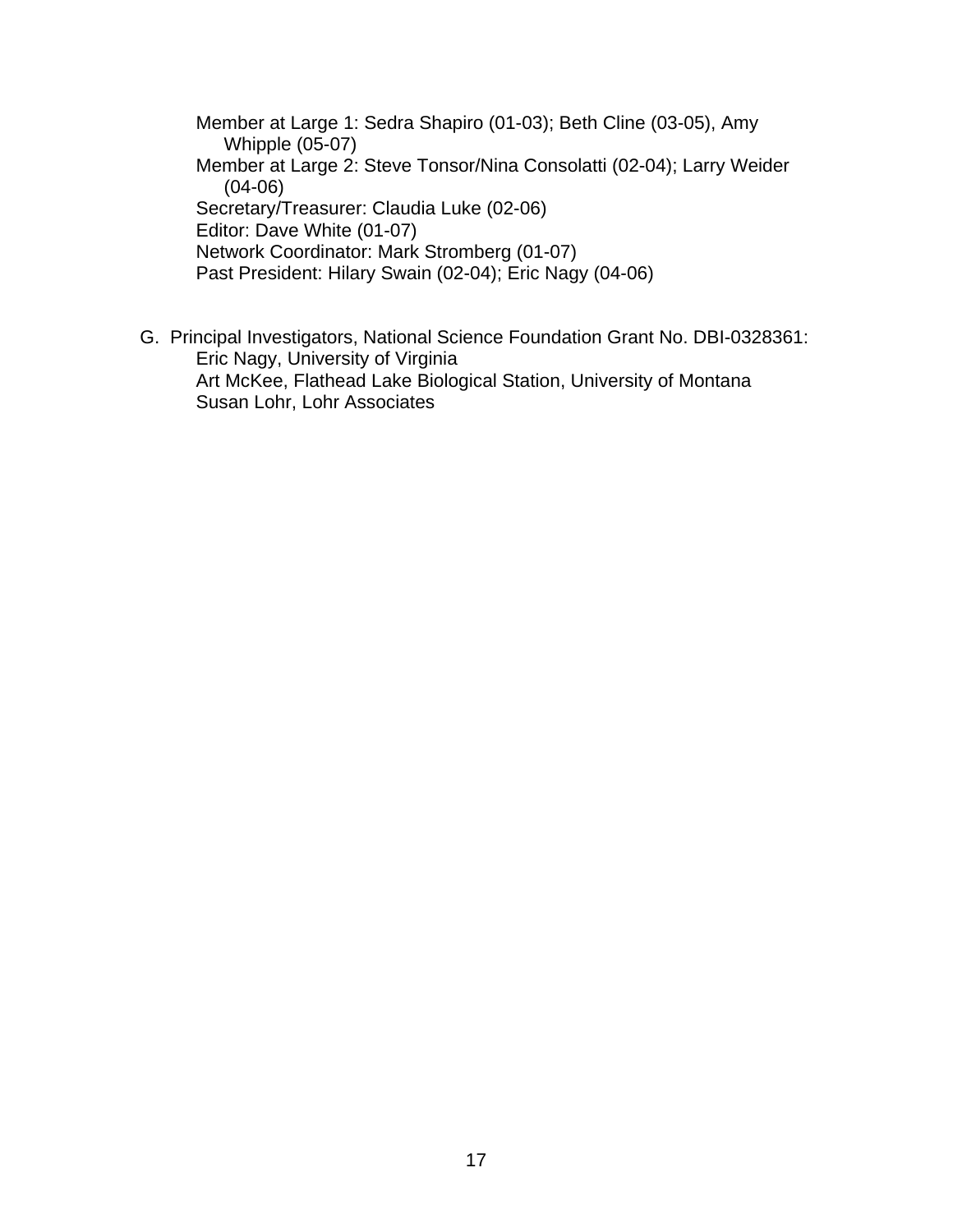**Appendix 2. Proposed OBFS Organization Chart** (subject to existing Bylaws and ongoing modification by the membership).